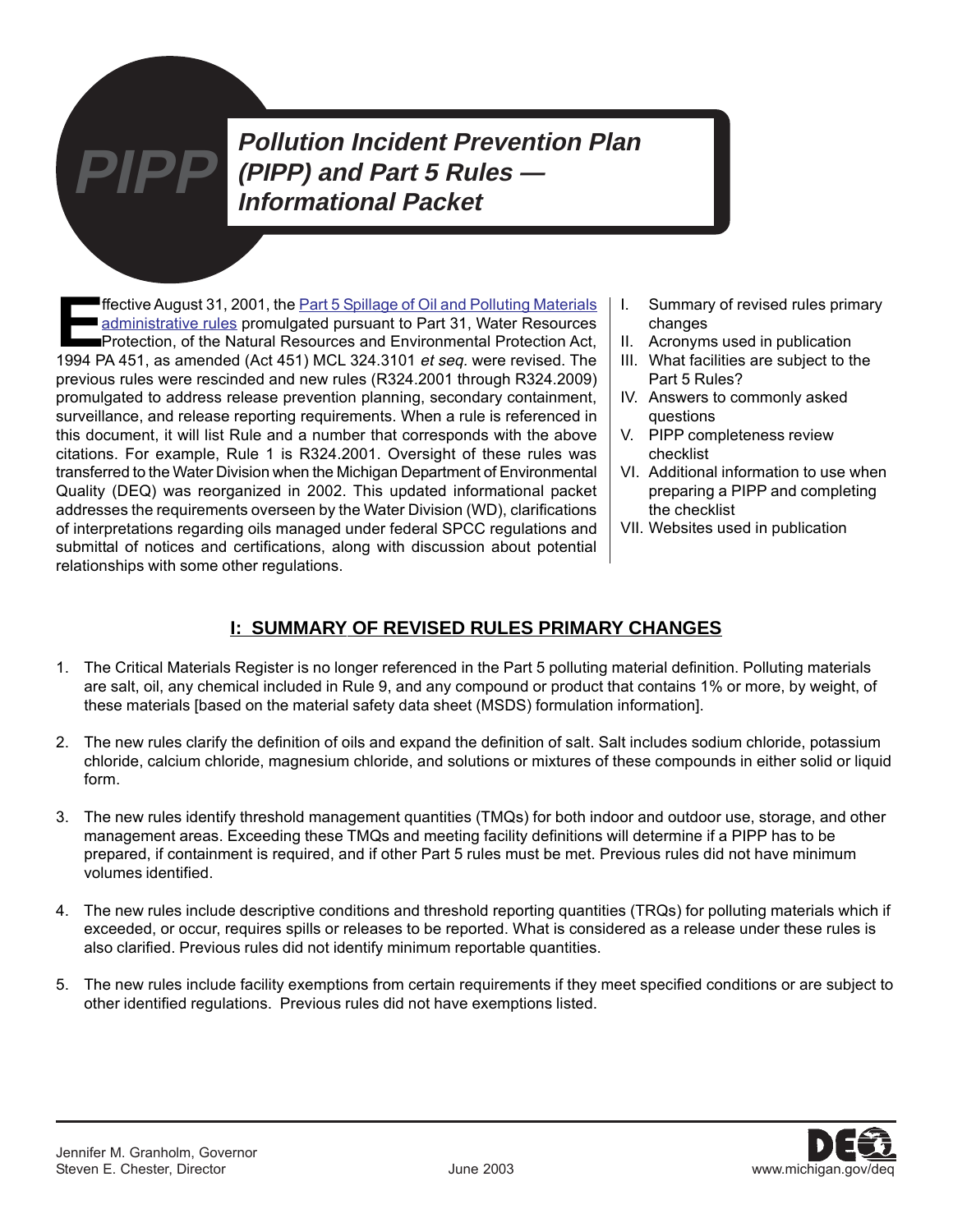- 6. The new rules require the PIPP to be kept at the facility and available for inspection. Within 30 days of completing the plan, the facility must notify that it is in full compliance with the Part 5 Rules to the WD district office that oversees the area where the facility is located. In addition, the facility must notify the [Local Emergency Planning Committee \(LEPC\)](http://www.michigan.gov/deq/0%2c1607%2c7-135-3307_3667_4161-61779--%2c00.html) and [local health department](http://www.michigan.gov/mdhhs/0,5885,7-339--96747--,00.html) that the plan has been completed and available upon request. The facility must submit a copy to a requesting agency within 30 days of receiving a request.
- 7. The new rules require the plans to be evaluated every three years or after any release that requires implementation of the plan. The plan must be updated whenever there are changes to personnel, processes, or procedures identified in the plan. The facility must re-notify the DEQ and locals and recertify compliance when the plans are updated.
- 8. The new rules clarify the definition of on-land and oil storage facilities and include exemptions for some types of facilities.
- 9. The new rules provide clarification about secondary containment requirements. Required holding capacity is now consistent with the hazardous waste regulations, e.g., not less of the total volume of the tanks or containers within the secondary containment structure or provide a capacity of 100% of the largest single tank or container within the secondary containment structure, whichever is larger.

# **II: ACRONYMS USED IN PUBLICATION**

| <b>AWR</b><br><b>CAA</b><br><b>CAS</b><br><b>CERCLA</b> | Annual Wastewater Report<br>Clean Air Act<br><b>Chemical Abstracts Service Number</b><br>Comprehensive Environmental Response, | <b>MCL</b><br><b>MIOSHA</b><br><b>MSDS</b> | Michigan Compiled Laws<br>Michigan Occupation Safety and Health<br>Act<br><b>Material Safety Data Sheet</b>             |
|---------------------------------------------------------|--------------------------------------------------------------------------------------------------------------------------------|--------------------------------------------|-------------------------------------------------------------------------------------------------------------------------|
| <b>CIS</b>                                              | <b>Compensation and Recovery Act</b><br>Michigan Department of Consumer and<br><b>Industry Services</b>                        | <b>PE</b><br><b>PEAS</b><br><b>PIPP</b>    | <b>Professional Engineer</b><br><b>Pollution Emergency Alerting System</b><br><b>Pollution Incident Prevention Plan</b> |
| <b>DEQ</b>                                              | Michigan Department of Environmental<br>Quality                                                                                | <b>SPCC</b>                                | Spill Prevention, Control, and<br>Countermeasure                                                                        |
| <b>EPA</b>                                              | US Environmental Protection Agency                                                                                             | <b>DMT</b><br>TRI                          | <b>Threshold Management Quantity</b><br><b>Toxic Chemical Release Inventory</b>                                         |
| <b>ICP</b>                                              | Integrated Contingency Plan                                                                                                    | TRQ                                        | <b>Threshold Reportable Quantity</b>                                                                                    |
| <b>HAZWOPER</b>                                         | Hazardous Waste Operations and<br><b>Emergency Response</b>                                                                    | <b>UST</b>                                 | Underground storage tank                                                                                                |
| <b>LEPC</b><br>LQG                                      | Local Emergency Planning Committee<br><b>Large Quantity Generator</b>                                                          | <b>WHMD</b><br>WD                          | Waste and Hazardous Materials Division<br><b>Water Division</b>                                                         |

# **III: WHAT FACILITIES ARE SUBJECT TO THE PART 5 RULES?**

Review the administrative rules and ask the following questions when determining if the Part 5 requirements for a PIPP, containment, surveillance, and release reporting apply.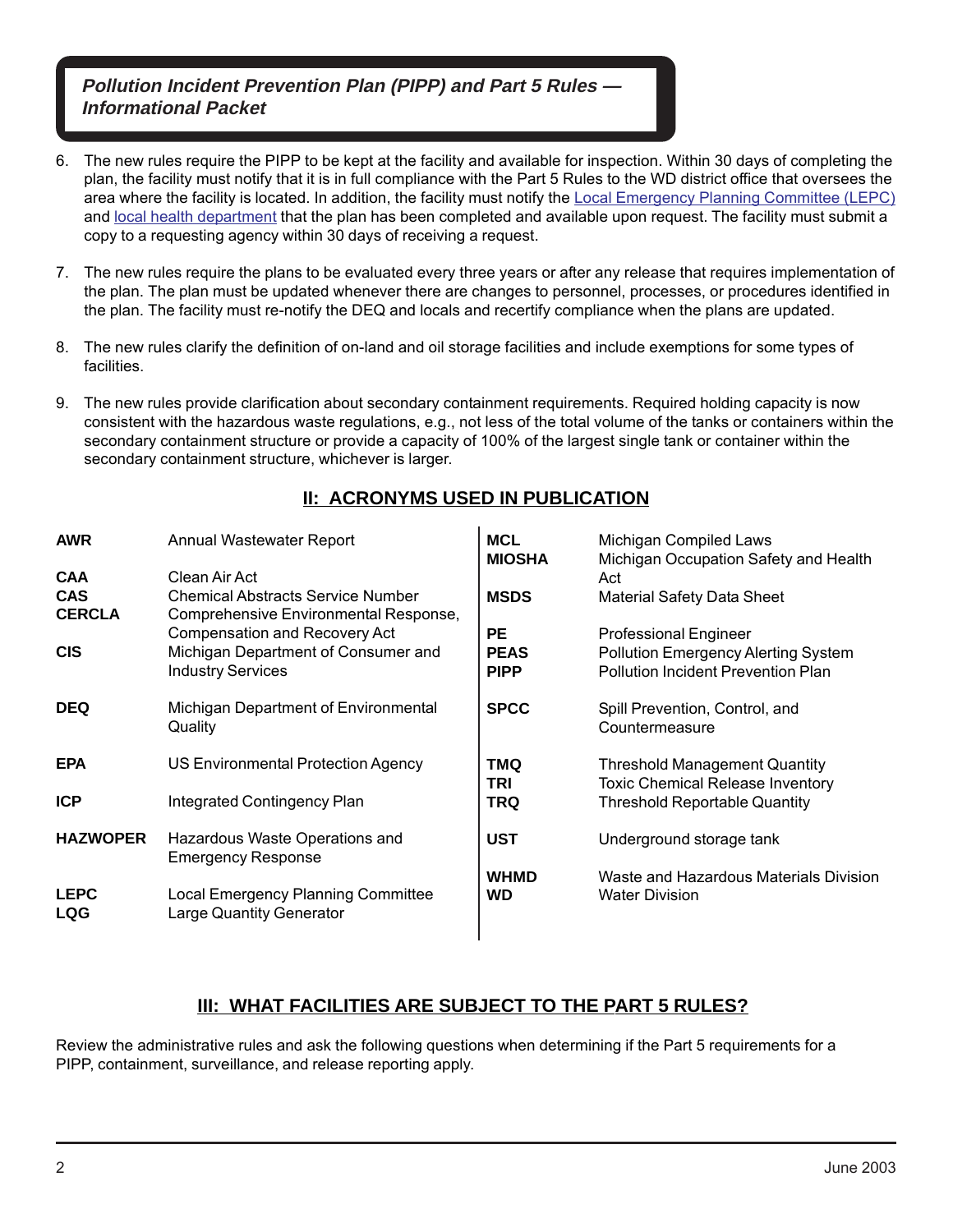1. Does the facility meet the definition of an oil storage or on-land facility per Rule 1(f) or (g)?

An oil storage or on-land facility excludes recreational marinas, installations of oil containing electrical equipment, oil storage facilities, oil field petroleum or oil field brine storage facility, and transportation related facilities as defined in 40 CFR Part 112.

- A. Recreational marinas are places where private pleasure boats are located. A commercial marina includes places where commercial boats and ships (commercial charter and fishing boats, freighters, cruise ships, ferries, etc) are located.
- B. The electrical equipment must be in active use to be exempted from the Part 5 rules. The volume of oil in electrical equipment in storage (non-energized electrical equipment) must be counted if it does not meet the small container exemptions in Rule 3(1). Examples of equipment include electrical transformers, capacitors, reclosures, voltage regulators, rectifiers, etc.
- C. Transportation related facilities includes some onshore and offshore facilities and equipment used for handling or transferring oil in bulk from vessels, pipelines, highway vehicles and railroad cars used for interstate and intrastate commerce. Call 312-353-8200 to discuss this transportation related determination with EPA Region V. See the [WD operational guidance](http://www.michigan.gov/deq/0%2c1607%2c7-135-3313_23420-69924--%2c00.html) regarding railroad and truck unloading areas.
- 2. Does the facility have polluting materials that meet the small container exemption or are regulated by another program listed in Rule 3?

When looking at the conditional exemptions under Rule 3, keep in mind that a facility may have some polluting materials exempted, and still have other polluting materials in amounts that are subject to the Part 5 rules.

- A. Polluting materials in small containers that:
	- $\checkmark$  do not individually exceed 10 gallons, or 100 pounds, AND
	- $\checkmark$  are managed indoors, AND
	- $\checkmark$  the facility has adequate safeguards to prevent releases.

This would apply to retail stores and facilities that use products in small amounts, or in small containers, and meet all of the rule conditions. This exemption would include small lead acid batteries containing sulfuric acid, and smaller capacitors, ballasts, or other items containing small amounts of oils under storage conditions. Batteries used for fork lifts or hi-lows usually do not meet this exemption because they exceed this size and are often used outdoors.

- B. The conditional exemption in Rule 3(1)(b) is no longer applicable to oils because US EPA revised 40 CFR 112 in 2002 and the Part 5 rules adopt the 1997 Spill Prevention, Control and Countermeasure (SPCC) regulations (40 CFR Part 112) version. See discussion under point 3.B. regarding oil TMQs.
- C. [Flammable and combustible liquids](http://www.michigan.gov/deq/0%2c1607%2c7-135-3311_4115_4237---%2c00.html) under the Michigan Fire Protection Code regulations overseen by the DEQ Waste and Hazardous Materials Division (WHMD). This would include liquids with flashpoints below 200 degrees Fahrenheit stored in certain aboveground storage tanks and containers and underground storage tanks. See the regulations regarding if the flammable and combustible materials on-site fall under these regulations. If the tank or container is exempted under these regulations, for example process tanks, then it will be necessary to determine if the liquid is a polluting material and the facility meets or exceeds TMQs. Direct questions about storage tank regulations to the WHMD District Office.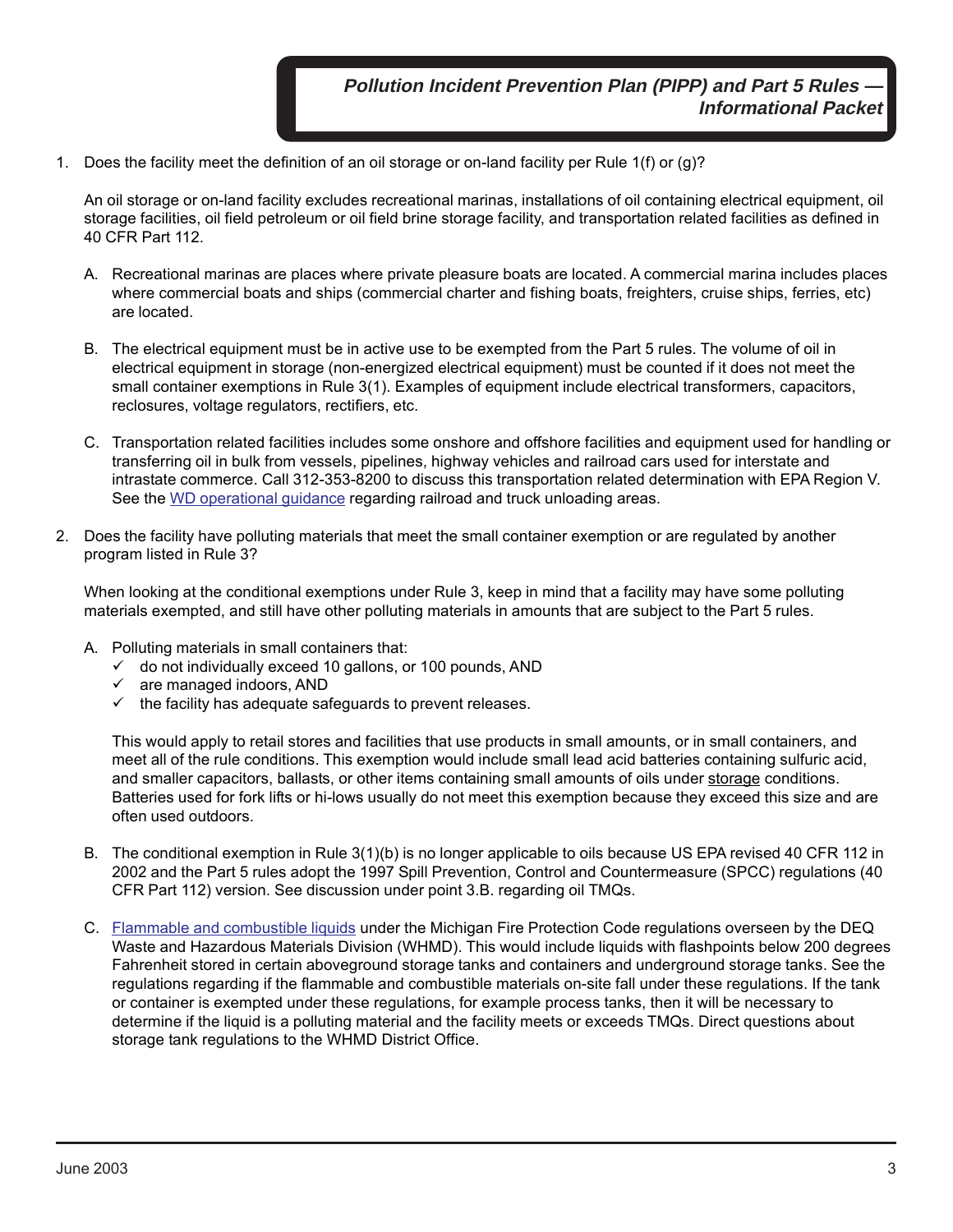- D. [Petroleum and hazardous substances](http://www.michigan.gov/deq/0%2c1607%2c7-135-3311_4115_4238---%2c00.html) under the underground storage tank regulations overseen by the DEQ WHMD. Regulated substances in UST include substances listed in Section 112 of Part A of Title I of the Clean Air Act (CAA), hazardous substances listed in the Comprehensive Environmental Response, Compensation and Liability Act (CERCLA), and petroleum based substances that meet specific conditions and include motor fuels, jet fuels, distillate fuel oils, residual fuel oils, lubricants, and petroleum solvents. This would also include delivery pipelines in subdivisions from a large UST that supplies those homes. See the storage tank regulations for more specific definitions and the federal [List of Lists](http://130.11.53.73/lol/) which includes the CERCLA and CAA substances. If the tank or container is exempted under these regulations, for example process tanks, then it is necessary to determine if the liquid is a polluting material that exceeds TMQs. Direct questions about storage tank regulations to the WHMD District Office.
- E. [Hazardous waste](http://www.michigan.gov/deq/0%2c1607%2c7-135-3312_4118_4240---%2c00.html) managed under regulations overseen by the DEQ WHMD. This would include both federal and Michigan listed and characteristic hazardous wastes managed by generators, transporters, and treatment, storage and disposal facilities. Contact the WHMD District Office regarding questions about hazardous waste regulations.
- F. Polluting materials at [oil and natural gas](http://www.michigan.gov/deq/0%2c1607%2c7-135-3311_4111_4231---%2c00.html) exploration sites overseen by the DEQ Geological and Land Management Division (GLMD) regulations. This would include materials at well sites that are regulated under Part 615, Supervisor of Wells, of Act 451. Brine and petroleum at oil and gas sites are excluded under the Part 5 facility definition.
- G. Note that [liquid industrial wastes](http://www.michiganlegislature.org/mileg.asp?page=getObject&objName=mcl-451-1994-II-3-121&highlight=) are not specifically exempted in Rule 3, so it will be necessary to determine if the waste is subject to the Part 5 rules. It will depend if the concentration of the waste exceeds 1% of polluting materials and the volume exceeds the TMQ. If the products originally used contained 1% or more of a polluting material, it would be necessary to calculate if the polluting materials concentration in the waste would exceed 1%.
- 3. Does the facility have polluting materials in regulated TMQs per Rule 2(f)? See Rule (2)(a) for what is, or isn't, a polluting material. Polluting materials include oils, salt, and chemicals listed in Rule 9 and mixtures containing more than 1% of these materials. Rule 2(a)(v) exempts manufactured items from polluting materials and these would not be included in calculating the TMQ. Manufactured item is defined in Rule 1(d). Some common manufactured items that would be excluded would include rolls of steel, formed metal products, and scrap metal.

A good place to start identifying all the polluting materials on-site is by looking at the material safety data sheets (MSDS) the facility must have to meet the MIOSHA regulations. Use the MSDS information to identify if there are polluting materials on-site and to compile the inventory that must be listed in the PIPP (see page 20). Walk through the facility to locate where the materials are stored and used and determine if the storage and use conditions listed on the MSDS are being followed.

- A. Salt:
	- $\checkmark$  Any location that has 1000 gallons or more of salt in liquid form.
	- $\checkmark$  Any location that has 5 tons or more of salt in solid form. This would include salt and sand mixtures that contain 1% or more of salt.

It would be necessary to include salt located anywhere on the contiguous property except for:

- Small containers that meet the exemption in Rule 3(1)(a), or
- Brine storage facilities exempted in Rule 1(f) and (g) because they are part of an oil field petroleum facility.

- **Salt includes:** • Sodium chloride
- Potassium chloride
- Calcium chloride
- 
- Magnesium chloride
- Solutions or mixtures of these compounds

For more salt storage information, request a copy of the "Salt and Brine Storage Manual" by calling the Environmental Assistance Center at 800-662-9278. Note: this document is under revision and will be available on the Internet when completed.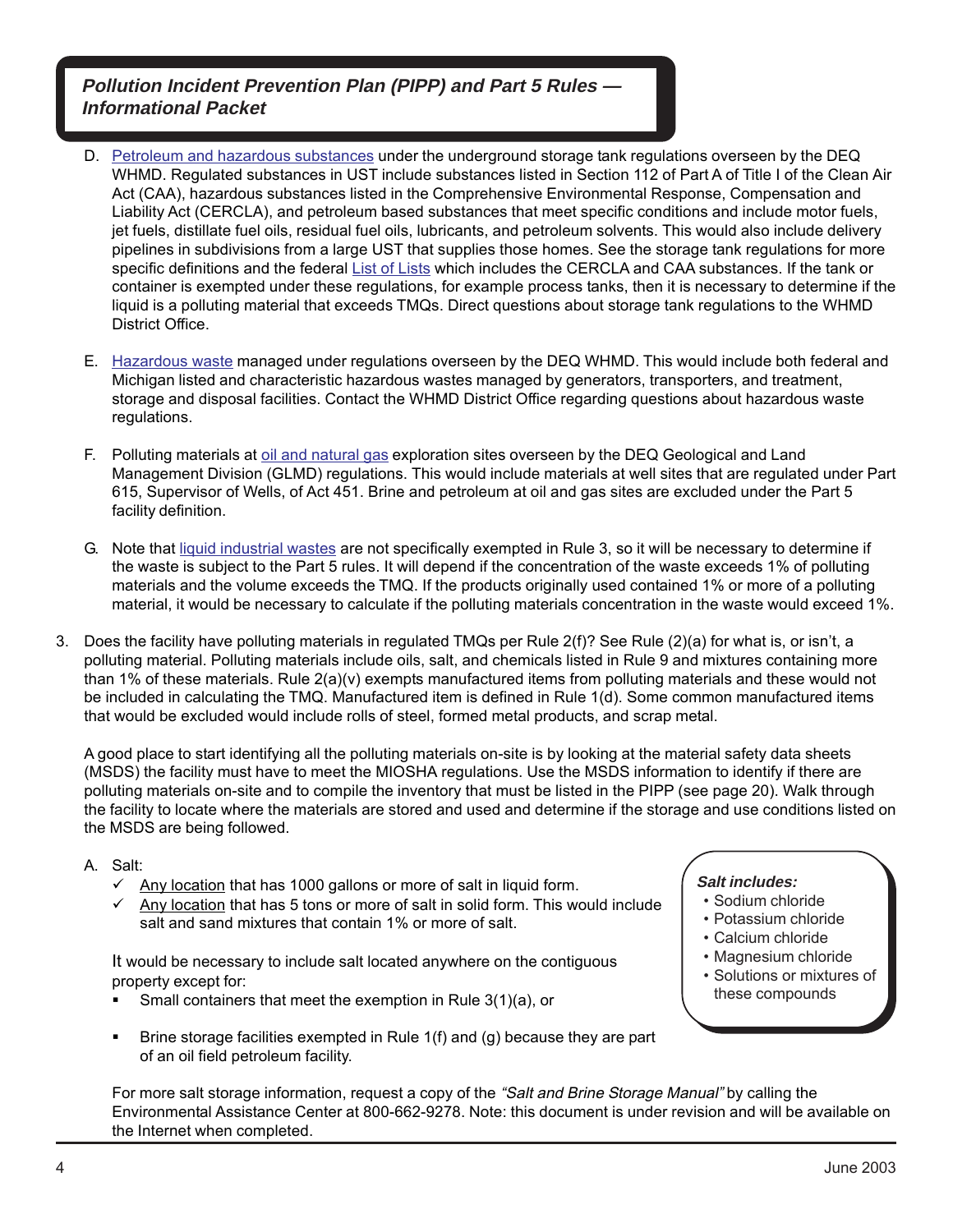- B. Oil or fuel storage areas with ABOVEGROUND HOLDING CAPACITY of the following amounts:
	- $\checkmark$  660 gallons or larger holding capacity in any single tank or container, or
	- $\checkmark$  1,320 gallons or larger total capacity of all oil tanks, drums, and other containers anywhere on-site.
	- 1) Some examples of capacity volumes and materials that need to be included when calculating the TMQ for Part 5 rules:
		- a. Capacity of all containers of oil that do not meet the small container exemption would be included when calculating the Part 5 rule TMQ.
		- b. Products and liquid industrial waste containing 1% or more regulated oils would be included. Examples of these types of oils that need to be evaluated include facilities with oil water separators and restaurants with

**Oil in any form or kind includes:**

- Animal fats
- Fuel oil
- Gasoline
- Oil mixed with waste
- Oil refuse
- Oily sludges
- Petroleum
- Synthetic oils
- Used oil
- Vegetable oils

grease trap or interceptor vessels with capacity of 660 gallons or more in size, or have capacity to have 1320 gallons or more of all oils on site, and printers with soy based inks containing 1% or more soybean oil. Oils that are below the Part 5 or SPCC oil TMQs and contain 1% or more of other polluting materials, for example zinc, would need to be included in the discrete area TMQ calculations discussed below.

- c. Storage tanks located in a vault would be considered an aboveground tank if it does not come into contact with soil and would need to be counted if meet the TMQ. This is consistent with EPA's position with SPCC.
- 2) Some examples of oil capacity volumes and materials not included when calculating the TMQ for Part 5 rules:
	- a. Molten or liquid asphalt is not considered oil under the Part 5 rules. The federal SPCC regulation does include asphaltic cement (commonly called tar).
	- b. Oils that meet the conditional exemptions listed in Rule 3
	- c. Oil containing mobile hydraulic devices because it is transportation related.
	- d. Installations of oil containing electrical equipment, because the oil is excluded in the definitions in Rule 1(f) and (g), but those oils may be included under SPCC regulations. The volume of oil in electrical equipment in storage (non-energized electrical equipment) must be counted towards Part 5 TMQ if it does not meet the small container exemption in Rule 3(1). Examples of equipment include electrical transformers, capacitors, reclosures, voltage regulators, rectifiers, etc.

**NOTE: Due to the language in the definitions of facility in Rule 1 and the changes in federal SPCC requirements, it has been determined that the exemption in Rule 3(1)(b) for oil is no longer applicable.** It has been determined that oil storage facilities that meet, or are above, oil TMQ would only be subject to surveillance requirements in Rule 4, use and indoor storage requirements in Rule 5(3), and release reporting as required by Rules 2 and 7. Releases that must be reported under Part 5 rules are different from the federal release reporting requirements. Oil storage facilities are not subject to the requirements for a PIPP in Rule 6 and secondary containment in Rule 5(1) and (2). However, a facility may be required to prepare and implement a SPCC plan, have secondary containment, and meet additional requirements under the federal [SPCC regulations](http://www.epa.gov/oilspill/) overseen by EPA if a site has 1320 gallons or more storage capacity of all oils on-site and a release could reach navigable waters. It is not necessary to include containers less than 55 gallons when calculating federal TMQ. Per EPA, most Michigan sites would meet the condition regarding releases having the potential of reaching navigable waters. This would include facilities that discharge oil into groundwater or have storm water run-off which may flow into navigable waters. Oils may also be subject to the tank and flammable and combustible liquid regulations as noted previously.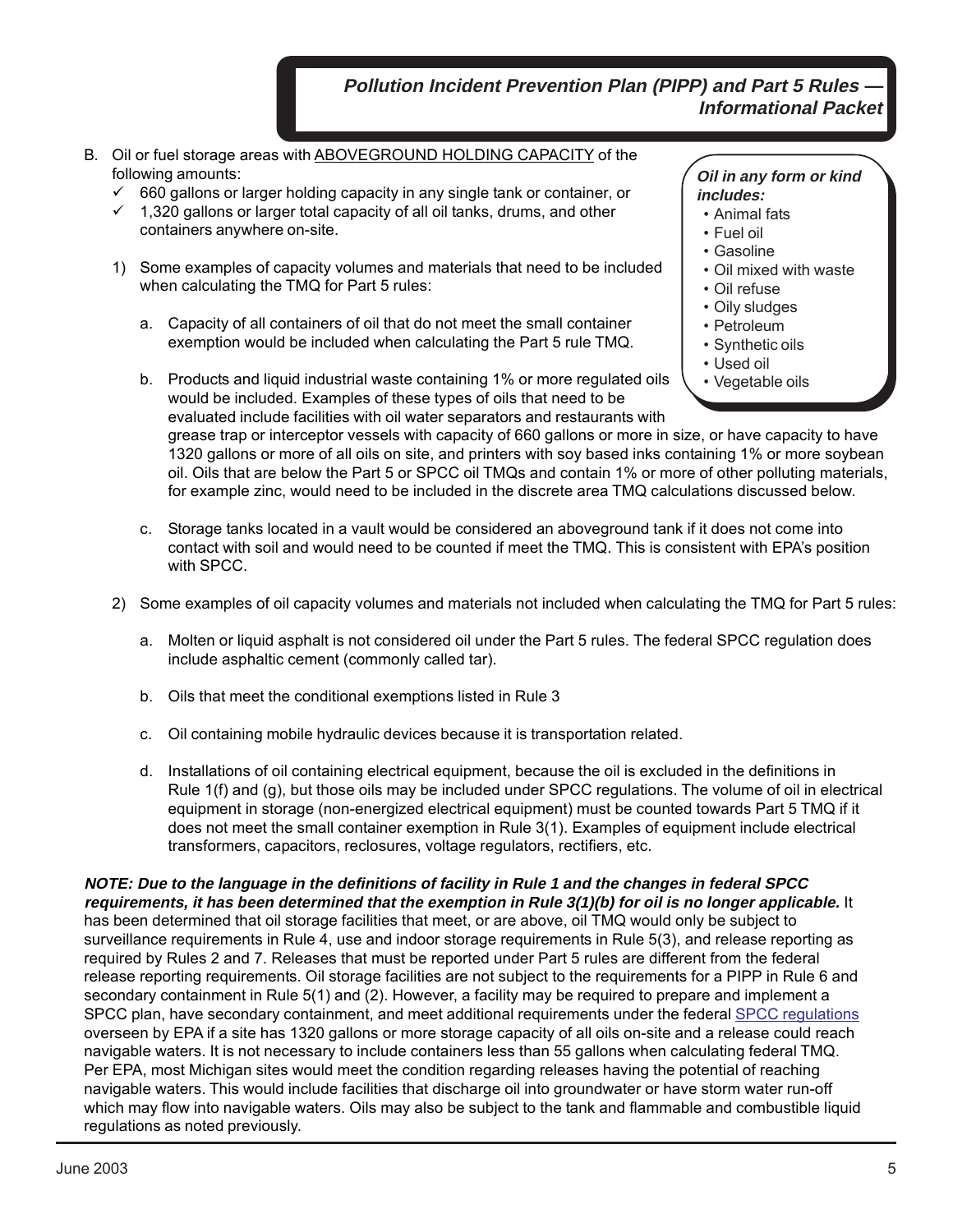C. Materials listed in Rule 9 at in on-land facility's discrete storage or use areas if in the following amounts:  $\checkmark$  2200 pounds (1000 kilograms) or more in indoor locations

 $\checkmark$  440 pounds (200 kilograms) or more at outdoor locations

Facilities may have separate locations, which would be considered discrete areas, where polluting materials listed in Rule 9 are used or stored in amounts over the TMQ. For example, there could be distinct points on a long process line where polluting materials are used, or there could be both outdoor and indoor storage areas. See Rule 1(c) for the definition of "indoors." A totally enclosed storage shed would be considered "indoors." A storage tank located in a vault would be considered an aboveground tank if it does not come into contact with soil. A company should not artificially designate an area as a discrete location to avoid the regulations. When determining if an area is "discrete," consider if a release from that area would impact a different discrete area. If the answer is yes there would be an impact, then they are not two separate discrete areas.

To find the list of [polluting materials,](http://www.michigan.gov/deq/0,4561,7-135-3313_23420---,00.html) go to [www.michigan.gov/deq/](http://www.michigan.gov/deq/0%2c1607%2c7-135-3307_3667_4161-21188--%2c00.html) and click on "Assistance & Support Services," "Environmental Reporting," then "Emergency Planning"and select PIPP. Under the Part 5 Rule link, there are two lists of the Rule 9 polluting materials. One is arranged alphabetically, the other is arranged numerically by CAS number. It is recommended to first look for chemicals by the chemical abstracts service (CAS) number since a chemical could have several different synonyms and a particular name may not be included on the list even though the CAS number is listed under a synonym. Also check Rule 9 by the material name since there are polluting materials that do not have a CAS number listed.

When reviewing the materials listed in Rule 9:

- Note the pounds listed in the table are threshold reporting quantities (TRQs) and are NOT used for calculating TMQs. The listed weight is to be used to determine if a release must be reported.
- It is recommended to first look for chemicals by the chemical abstracts service (CAS) number since a chemical could have several different synonyms and a particular name may not be included on the list even though the CAS number is listed under a synonym.
- Also check Rule 9 by the material name since there are polluting materials that do not have a CAS number listed.
- Add the amount of ALL the non exempt polluting materials located in a discrete area, and if applicable, include the weights of polluting materials that are in mixtures as noted in point D below. It is not necessary to include the smaller containers (less than 10 gallons or less than 100 pounds), or other exempted materials in Rule 3 IF all the conditional exemptions are met.
- D. Any compound or product that contains 1% or more by weight, of any of the above listed materials (oils, salts, and chemicals listed in Rule 9) based on material safety data sheet (MSDS) information.

Many facilities have products which are mixtures of different chemicals, oils, or salts. Use the MSDS to identify what polluting materials are in the products/materials on-site that have 1% or more by weight of the listed polluting materials in the formulation. When calculating TMQs, include the total weight of a container's contents if the mixture exceeds 1% or more by weight of polluting materials. If the MSDS lists the information as proprietary, contact the manufacturer and/or supplier to see if they would provide a determination if their product contains listed chemicals and if so, the weight per container so you can calculate the amount you have on-site. In some situations, you may want to contact the supplier to see if it is possible to revise the product formulation to eliminate or reduce the amount of the polluting material. Liquid industrial wastes containing more than 1% of polluting materials would also need to be included when calculating TMQs.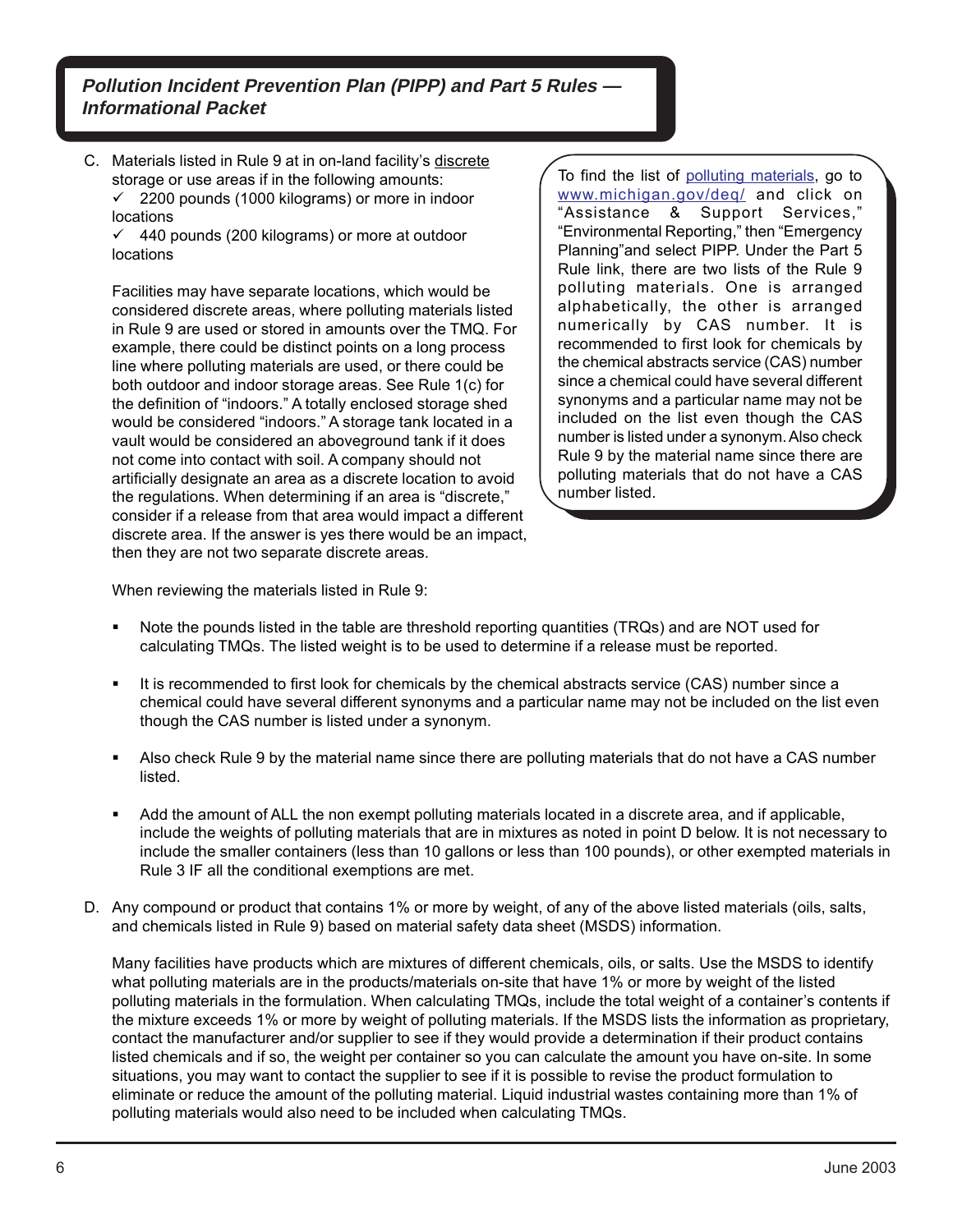4. Is there potential for substantial harm to the waters of the state if there's a release? If so, the DEQ may require the facility to comply with the Part 5 rules per Rule 3(2) if it determines there isn't adequate environmental protection at the site. This may apply if the facility has less than the applicable TMQ of polluting materials, or meets one of the conditional exemptions, or the facility does not meet the definition of on-land facility or oil storage facility.

# **IV: ANSWERS TO COMMONLY ASKED QUESTIONS ABOUT PART 5 RULES**

1. When do we have to meet these new Part 5 rule requirements?

A facility has a "grace period" until August 31, 2003 to be in compliance with the secondary containment for storing liquids outdoors and PIPP requirements even if it was subject under the rescinded rules. Requirements for all use and indoor storage areas, storage areas for solid polluting materials, surveillance, and release reporting were effective since August 31, 2001. All facilities subject to the Part 5 rules must be in compliance with all applicable requirements by August 31, 2003. New facilities or renovations after August 31, 2003 need to be in compliance with the Part 5 rules by the time they begin operations.

2. Can PIPPs be combined with other emergency plans?

Yes, Rule 6(3) allows development of an Integrated Contingency Plan (ICP), but it must contain ALL the information required by the different planning regulations and it is allowable under the other regulations. It is not mandatory to combine the different plans, but is recommended so a facility has a single point of reference if there is an emergency. See the *ICP plan guidance* for combining state and federal planning requirements.

Common environmental plans a facility often combines with a PIPP include:

- Federal SPCC plan if the facility has met federal oil storage conditions discussed previously. If the facility has oil, see note above under Section II, point B. If the facility has both oils and other polluting materials, the ICP can combine the SPCC plan for the oils and the PIPP information which addresses the other polluting materials if those TMQs have been met or exceeded. Go to [EPA's SPCC website](http://www.epa.gov/oilspill/) or contact [EPA Region 5, Oil Planning and](http://www.epa.gov/region5oil/) [Response Section](http://www.epa.gov/region5oil/) at 312-353-8200 about SPCC requirements.
- Hazardous waste contingency plan if the facility is a large quantity generator (LQG) of hazardous waste. An LQG must prepare a written contingency plan which can be combined with a PIPP. This combined plan is NOT submitted to the DEQ unless requested, but it must be submitted to other entities as required under the hazardous waste regulations. See the WHMD guidance for "Contingency Plan and Emergency Procedures for Fully Regulated Generators." [Small quantity generators of hazardous waste do not have to prepare a written pla](https://www.michigan.gov/documents/deq/deq-ead-tas-wmd-contgncy_306001_7.pdf)n, but are required to post emergency information and have arrangements made with emergency responders. A self adhesive [emergency poster](http://www.michigan.gov/documents/deq/deq-ead-tas-sqgposter_306002_7.pdf) and summary of those requirements is available by calling 800-662-9278 or from a WHMD district office.
- Storm water pollution prevention plan (SWPPP) if the facility is subject to the storm water discharge regulations. A sample [storm water pollution prevention plan](http://www.michigan.gov/deq/0%2c1607%2c7-135-3313_3682_3716---%2c00.html) for industrial facilities is available from the [Water Division district](http://www.michigan.gov/deq/0%2c1607%2c7-135-3313_3682_3716-24454--%2c00.html) [office.](http://www.michigan.gov/deq/0%2c1607%2c7-135-3313_3682_3716-24454--%2c00.html) Also see EPA's storm water publication ["Spill Prevention Planning Fact Sheet"](http://www.epa.gov/npdes/pubs/spillprv.pdf) for information.

Look at existing response plans the facility may already have. Even if it is determined the facility is not subject to the Part 5 rules or other environmental planning regulations, it probably still has to have some type of emergency response or action plan under [MIOSHA regulations](http://www.michigan.gov/lara/0,4601,7-154-11407---,00.html) overseen by the Michigan Department of Consumer and Industry Services (CIS). Information contained in a PIPP and other plans is not only useful to the facility, but information could be used by LEPCs developing community response plans under SARA Title III regulations and by local fire departments meeting their emergency planning requirements. See the Michigan State Police publication ["Critical](http://www.michigan.gov/documents/msp-critical__incident_Protocal_8735_7.pdf) [Incident Protocol — A Public and Private Partnership"](http://www.michigan.gov/documents/msp-critical__incident_Protocal_8735_7.pdf) for community and facility joint planning information.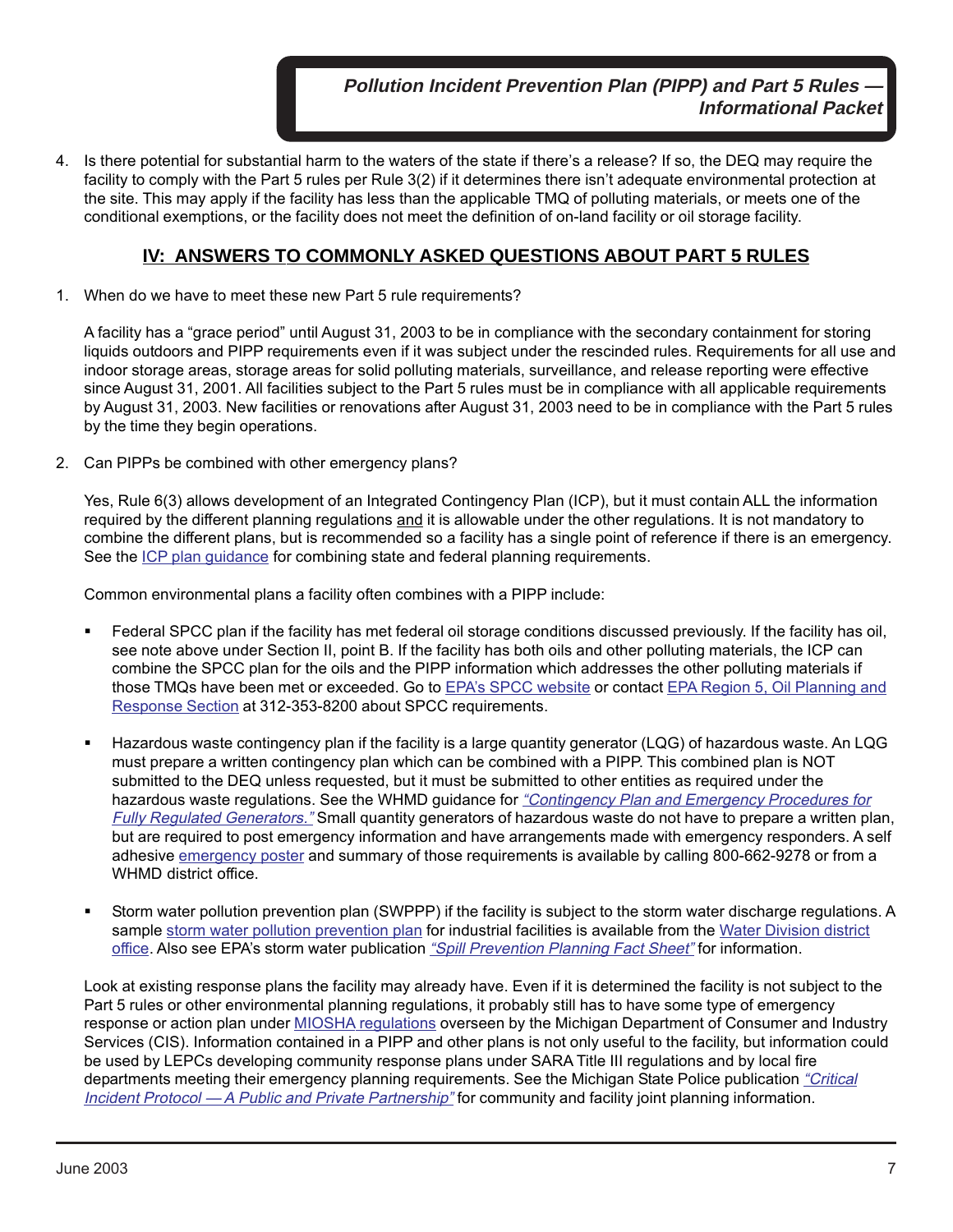3. Is there a specific format required when preparing a PIPP or ICP, or a template or sample plan available?

DEQ has not prepared a sample PIPP, but there is a checklist available beginning on page 10. If you are combining a PIPP with other state and federal plans, there is cross reference template available in the [ICP guidance.](http://www.michigan.gov/deq/0%2c1607%2c7-135-3307_3667_4161-58417--%2c00.html) You may want to review that guidance even if you are only preparing a PIPP because it provides emergency planning elements to consider. Sample PIPPs are not provided because a PIPP should be specific to the company's processes, materials, facility layout, and capabilities. The Part 5 rules are intended to help a facility prevent releases from occurring, and if an emergency occurs the facility should have the information in the PIPP to respond quickly and thoroughly. An effective plan should reduce cleanup costs if there is a release and the plan is properly developed and implemented.

4. Are we required to hire a professional engineer to prepare a PIPP?

No. The owner or operator is required to ensure a PIPP has been prepared, maintained, and the facility operated in accordance to it. A PIPP may be written by the owner, operator, manager, other employees capable of doing it, or the facility may hire an environmental consultant, engineer, or other personnel. A Professional Engineer (PE) does NOT need to certify a PIPP. However, if a PIPP is combined with a SPCC plan, federal regulations requires a Professional Engineer to certify that the SPCC plan has been prepared in accordance with good engineering practices.

When deciding who will prepare the plan, ask "Who in-house knows enough about the facility and planning to prepare a PIPP and can they help meet the other Part 5 rule requirements, or do we need outside help? Whether the PIPP is developed in-house or by outside resources, review the draft PIPP and ask "Can our employees understand it?" and "Is this what we will REALLY do?" If the answer is no, then redo the PIPP. Keep the PIPP as simple as possible, yet include all the necessary information.

5. Do past pollution incidents have to be included in the PIPP?

No, but it is good to evaluate past and potential incidents at your business or at similar facilities. Consider the loading and unloading procedures, normal operating processes, monitoring and inspection practices, available spill response equipment and supplies, existing secondary containment structures, and other means to keep releases from reaching surface waters and groundwater and wastewater treatment plants. Consult all employees and develop a list of possible pollution incidents that you should consider when developing the PIPP. Discuss with plant safety personnel how techniques used in accident prevention programs may be useful in identifying potential environmental problems. Develop spill control measures to prevent recurrence of past incidents and which address the most probable types of pollution incidents that could now possibly occur.

6. Are there other Part 5 rule requirements besides preparing a PIPP?

Yes, if you're subject to preparing a PIPP, you are also subject to meeting the other applicable Part 5 rules including containment, surveillance, and release reporting.

7. Are there specific employee training requirements?

Not under the Part 5 rules, but other regulations contain training requirements include the hazardous waste regulations and the CIS Hazardous Waste Operations and Emergency Response (HAZWOPER) standard and federal SPCC regulations. It is recommended the company train employees what their role is under the PIPP and conduct practice drills. Drills can help determine if the plan works as anticipated and to reinforce training. As another reinforcement to training, the facility may want to post a summary of the plan at appropriate places in the facility (e.g. cafeteria, areas with high spill potential, meeting rooms) that lists the designated coordinators and how to contact them, location of spill response kits, evacuation routes, and phone numbers of regulatory agencies that need to be contacted in the event of a reportable spill. Small quantity generators of hazardous waste are required to post emergency information by telephones.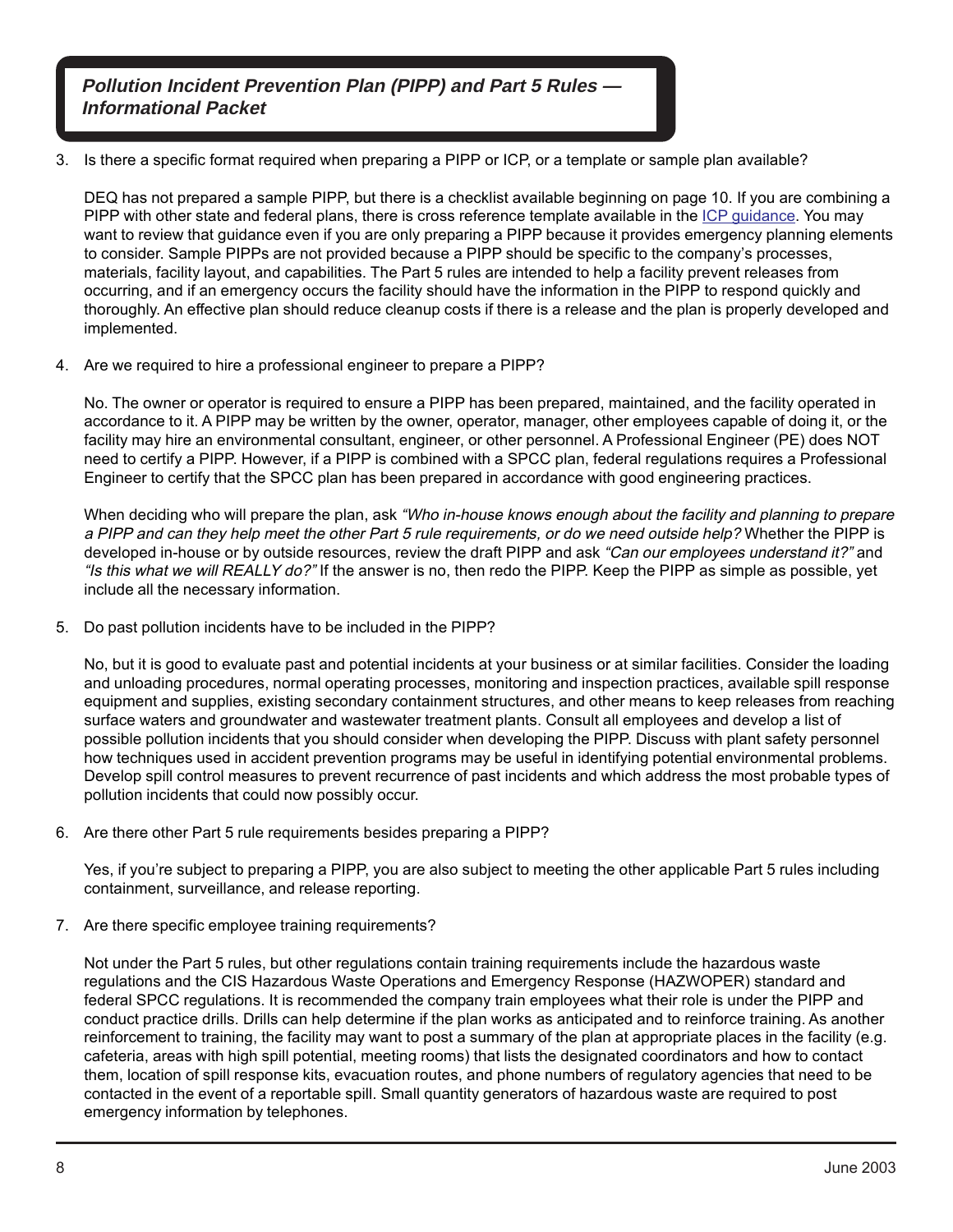8. When calculating TMQs and TRQs, are the polluting materials counted the same?

No. When determining TMQs listed in Rule 2(f), count the total pounds of all the pure products and mixtures containing 1% or more of an individual polluting material that is not exempted by a definition in Rule 1 or as a conditional exemption in Rule 3. For oils and salts, it would be the total amount on the contiguous site. For the other polluting materials listed in Rule 9, it would be the total amount of all the containers in the discrete area.

Rules 2 and 9 identify the TRQ in pounds for a particular polluting material. It is not the amount of a release of a mixture containing polluting materials. It is necessary to calculate the TRQs for mixtures containing 1% or more polluting materials in the product or liquid industrial waste (see page 6). Mixtures that contain less than 1% of individual polluting materials, but if added together would be more than 1%, would NOT be included in calculations. For example, a mixture containing ¾% acetone and ¾% benzene for a total of 1.5% would NOT be included.

9. Are secondary containment requirements in the Part 5 rules the same as other regulations?

Not necessarily. A facility needs to determine which regulations apply to the materials on-site. If there are materials that are regulated under more than one regulation, then meet the stricter requirements. If you are unsure of the requirements or interpret a conflict between the regulations, discuss those issues with the regulating agencies.

10. What is considered "adequate surveillance" and a "timely manner" as referenced in Rule 4?

A "timely manner" is intended to mean before a release could reach the waters of the state, be it surface water or groundwater. "Adequate surveillance" would need to be some type of inspection schedule or other means to detect releases before they can reach the waters of the state. If the company is only open Monday through Friday, it does not mean there has to be inspections on weekends, but if a release occurred during that time, then the facility may not meet the time limitations identified in Rule 2 (b) which would relieve them from release reporting requirements contained in Rule 7.

11. What other resources are available to help prepare emergency plans?

Links to numerous resources are listed throughout this publication. Additional planning information is available from the [State Police, Emergency Management Division](http://www.michigan.gov/msp/0,4643,7-123-72297_60152---,00.html) or call 517-333-5042 for various resources including the ["Site](http://www.michigan.gov/documents/msp-pub602_site_planning_8707_7.pdf) [Emergency Planning Workbook."](http://www.michigan.gov/documents/msp-pub602_site_planning_8707_7.pdf) It provides guidance on how to build a site emergency team, conduct a hazard analysis, perform a capability assessment, how to implement a plan, and more. Also see the federal MIOSHA guidance document on ["How to Plan for Workplace Emergencies and Evacuations."](http://www.osha.gov/Publications/osha3088.pdf) The [Office of Regulatory Reform](http://www.michigan.gov/orr) has links to Michigan rules referenced in this packet. The [DEQ Emergency Planning website](http://www.michigan.gov/deq/0%2c1607%2c7-135-3307_3667_4161---%2c00.html) and [Water Division](http://www.michigan.gov/deq/0%2c1607%2c7-135-3313---%2c00.html) [website](http://www.michigan.gov/deq/0%2c1607%2c7-135-3313---%2c00.html) may also provide additional resources.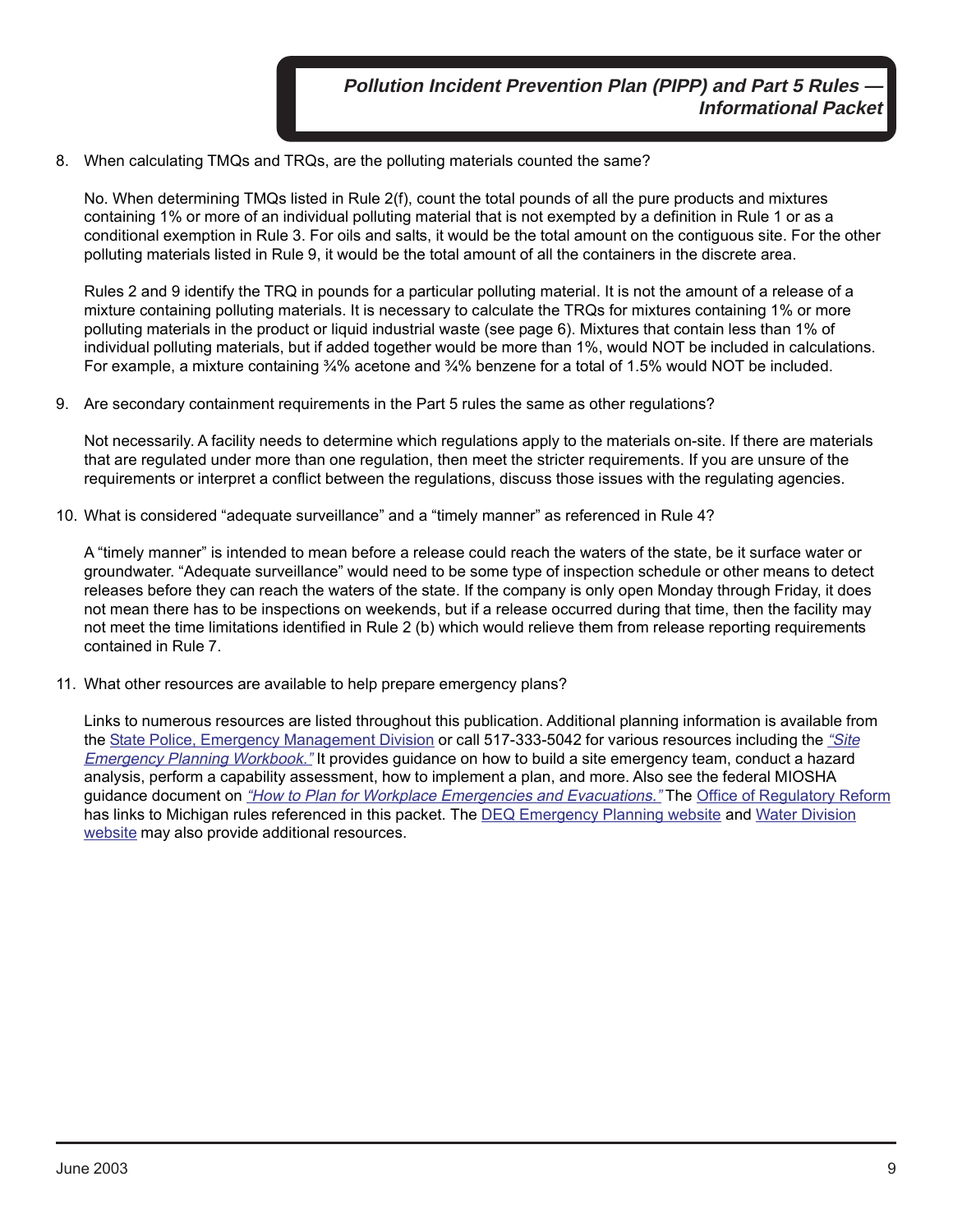# **V: POLLUTION INCIDENT PREVENTION PLAN COMPLETENESS REVIEW CHECKLIST**

This checklist is provided to help identify that the minimum requirements included in administrative rule R 324.2006 are addressed in the PIPP along with a few recommended items to include. See the next section which corresponds to these rules for more information and review the Part 5 rules when developing or updating a plan. Include components that are specific to the facility's pollution prevention methods and emergency response. It is not required to provide the information in the order presented. This checklist does not include all requirements if preparing an ICP.

#### **SPECIFIC INFORMATION OUTLINE**

|        |               | Rule 6(1)(a)        | I: Facility identification information                                                                                                                                            |  |  |
|--------|---------------|---------------------|-----------------------------------------------------------------------------------------------------------------------------------------------------------------------------------|--|--|
|        | IN THE PLAN?  |                     |                                                                                                                                                                                   |  |  |
|        |               | Yes No N/A          | Identify the following information about the facility:                                                                                                                            |  |  |
| $\Box$ | $\Box$        |                     | Facility name<br>1.                                                                                                                                                               |  |  |
| $\Box$ | $\Box$        |                     | Facility owner<br>2.                                                                                                                                                              |  |  |
| $\Box$ | $\Box$        |                     | Mailing address<br>3.                                                                                                                                                             |  |  |
| $\Box$ | $\Box$        |                     | 4. Street address (if different from mailing address)                                                                                                                             |  |  |
| $\Box$ | $\Box$        |                     | 5. Facility telephone number                                                                                                                                                      |  |  |
| $\Box$ | $\Box$        |                     | 6. 24-Hour emergency telephone number(s)                                                                                                                                          |  |  |
| $\Box$ | $\Box$        |                     | Designated spill prevention and control coordinator. It is recommended to also have an alternate<br>7.<br>contact.                                                                |  |  |
| $\Box$ | □             | $\Box$              | Name of person(s) responsible for on-site spill prevention and control (if different from coordinator). It<br>8.<br>is recommended to also have an alternate contact.             |  |  |
| $\Box$ | ⊔             |                     | Procedures that will be used to notify individuals within the facility. It is recommended you include<br>9.<br>how the following will be alerted of an emergency at the facility: |  |  |
| $\Box$ | $\Box$        |                     | Spill prevention and control coordinator                                                                                                                                          |  |  |
| $\Box$ | $\Box$ $\Box$ |                     | а.<br>b. Person(s) responsible for on-site spill prevention and control if different from coordinator, and                                                                        |  |  |
| $\Box$ | $\Box$        |                     | c. Other people in the facility about the emergency                                                                                                                               |  |  |
| $\Box$ | $\Box$        |                     | 10. Map showing facility relative to the surrounding area, include thoroughfares.                                                                                                 |  |  |
|        |               |                     |                                                                                                                                                                                   |  |  |
|        |               | <b>Rule 6(1)(b)</b> | II: Notification Procedures to Entities Outside of Facility                                                                                                                       |  |  |
|        |               | IN THE PLAN?        |                                                                                                                                                                                   |  |  |
|        |               | Yes No N/A          | Identify the reporting procedures that will be used to notify entities off-site. At a minimum,                                                                                    |  |  |
|        |               |                     | include notification to the following:                                                                                                                                            |  |  |
|        |               |                     | Michigan Department of Environmental Quality                                                                                                                                      |  |  |
| $\Box$ | □             |                     | a. PEAS Hotline 800-292-4706                                                                                                                                                      |  |  |
| $\Box$ | $\Box$        | $\Box$              | b. District office during business hours (recommended)                                                                                                                            |  |  |
| $\Box$ | $\Box$        |                     | 2. U.S. Coast Guard - National Response Center 800-424-8802                                                                                                                       |  |  |
| $\Box$ | $\Box$        |                     | Local emergency planning committee<br>3.                                                                                                                                          |  |  |
| $\Box$ | $\Box$        |                     | 4. Local fire department                                                                                                                                                          |  |  |
| $\Box$ | $\Box$        |                     | 5. Local law enforcement agency (e.g. police, sheriff's department)                                                                                                               |  |  |
| $\Box$ | $\Box$        | $\Box$              | Municipal wastewater treatment plant if facility served by that plant<br>6.                                                                                                       |  |  |
| $\Box$ | $\Box$        | $\Box$              | 7. Spill clean-up contractor, or consulting firm, or both                                                                                                                         |  |  |
| $\Box$ | $\Box$        | $\Box$              | 8. Other local, state, and/or federal agencies or entities that you may be required to report releases                                                                            |  |  |
|        |               |                     | under other regulations (required if preparing an ICP that has additional reporting requirements)                                                                                 |  |  |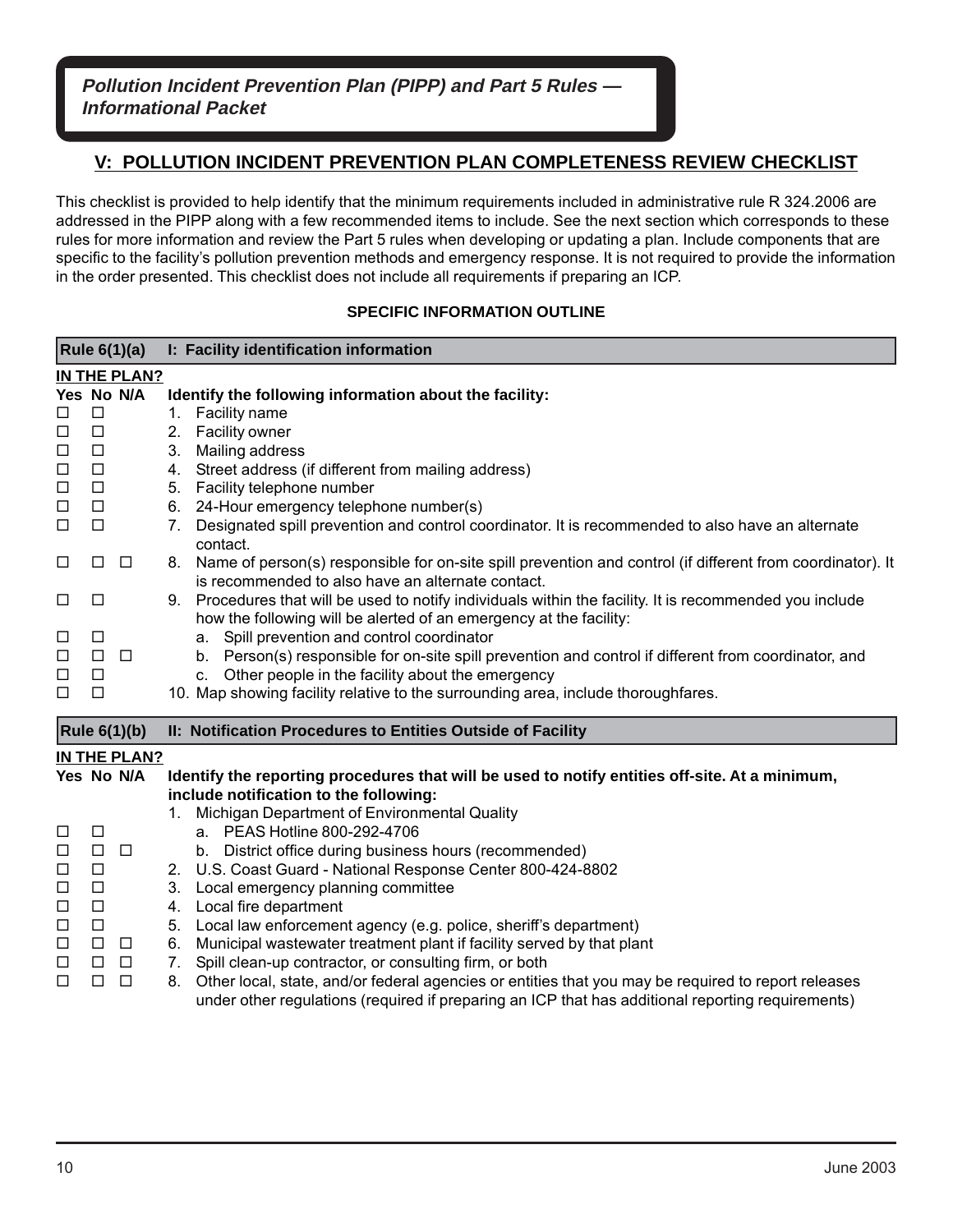| <b>Rule 6(1)(c)</b>                                                                    |                                                                                                                 |                                                                                                                                                           | III: Spill Control and Cleanup Procedures                                                                                                                                                                                                                                                                                                                                                                                                                                                                                                                                                                             |  |  |  |
|----------------------------------------------------------------------------------------|-----------------------------------------------------------------------------------------------------------------|-----------------------------------------------------------------------------------------------------------------------------------------------------------|-----------------------------------------------------------------------------------------------------------------------------------------------------------------------------------------------------------------------------------------------------------------------------------------------------------------------------------------------------------------------------------------------------------------------------------------------------------------------------------------------------------------------------------------------------------------------------------------------------------------------|--|--|--|
| □<br>$\Box$<br>□<br>□                                                                  | П<br>$\Box$ $\Box$<br>$\Box$<br>□                                                                               | <b>IN THE PLAN?</b><br>Yes No N/A                                                                                                                         | Identify information about how the facility will control spills and conduct cleanups of releases:<br>1. Inventory and location of spill control and clean-up equipment (type and quantity)<br>a. Equipment available on-site<br>b. Equipment available off-site<br>2. Procedures for response and cleanup<br>3. Procedures for characterization and disposal of recovered materials                                                                                                                                                                                                                                   |  |  |  |
|                                                                                        |                                                                                                                 | <b>Rule 6(1)(d)</b>                                                                                                                                       | <b>IV: Polluting Material Inventory</b>                                                                                                                                                                                                                                                                                                                                                                                                                                                                                                                                                                               |  |  |  |
| □<br>$\Box$<br>□<br>□                                                                  | $\Box$<br>$\Box$<br>$\Box$<br>$\Box$                                                                            | IN THE PLAN?<br>Yes No N/A                                                                                                                                | Include information about polluting materials typically on-site in quantities exceeding TMQs<br>during the preceding 12 months:<br>1. Polluting Material(s) by:<br>a. Chemical Name(s), and<br>b. Product Name (e.g. Trade Name(s)), and<br>c. Chemical Abstracts Service (CAS) number<br>2. Location where the Material Safety Data Sheets (MSDS) are kept for these polluting materials                                                                                                                                                                                                                             |  |  |  |
|                                                                                        |                                                                                                                 | <b>Rule 6(1)(e)</b>                                                                                                                                       | V: Site Plan                                                                                                                                                                                                                                                                                                                                                                                                                                                                                                                                                                                                          |  |  |  |
| □<br>$\Box$<br>$\Box$<br>$\Box$<br>$\Box$<br>$\Box$<br>$\Box$<br>□<br>□                | □<br>$\Box$ $\Box$<br>$\Box$<br>$\Box$<br>$\Box$<br>$\Box$<br>$\Box$<br>$\Box$<br>$\Box$                        | IN THE PLAN?<br>Yes No N/A<br>$\Box$<br>$\Box$<br>$\Box$<br>$\Box$<br>$\Box$<br>$\Box$<br>$\Box$<br>$\Box$                                                | Include information about polluting materials typically on-site in quantities exceeding TMQs<br>during the preceding 12 months:<br>1. Aboveground and underground storage tanks<br>2. Floor drains (know where these floor drains lead to)<br>Loading and unloading areas, docks<br>3.<br>4. Sumps (sump pumps)<br>5. On-site water supply<br>6. Containment structures for solid polluting materials<br>7. Secondary containment structures for liquid polluting materials<br>Other storage and use areas of polluting materials that do not exceed TMQs (recommended)<br>7.<br>Other relevant site structures<br>8. |  |  |  |
|                                                                                        |                                                                                                                 | <b>Rule 6(1)(f)</b>                                                                                                                                       | VI: Outdoor Secondary Containment for Liquid Polluting Materials                                                                                                                                                                                                                                                                                                                                                                                                                                                                                                                                                      |  |  |  |
| $\Box$<br>□<br>$\Box$<br>□<br>$\Box$<br>□<br>$\Box$<br>$\Box$<br>□<br>$\Box$<br>□<br>□ | □<br>$\Box$<br>$\Box$<br>$\Box$<br>$\Box$<br>$\Box$<br>$\Box$<br>$\Box$<br>$\Box$<br>$\Box$<br>$\Box$<br>$\Box$ | <b>IN THE PLAN?</b><br>Yes No N/A<br>$\Box$<br>$\Box$<br>$\Box$<br>$\Box$<br>$\Box$<br>$\Box$<br>$\Box$<br>$\Box$<br>$\Box$<br>$\Box$<br>$\Box$<br>$\Box$ | Include information about outdoor secondary containment structures on-site used for liquid<br>polluting materials exceeding TMQs:<br>Location(s)<br>1.<br>Design and construction data including:<br>2.<br>Dimensions<br>а.<br>b. Construction materials (and types of coatings) used<br>c. Holding capacity<br>d. Amount of polluting material stored in that structure<br>3. How spilled polluting materials will be captured and removed<br>4. Provisions for physical security of secondary containment structure, such as:<br>Signage<br>a.<br>b. Gates & Fences<br><b>Barriers</b><br>C.<br>d. Other            |  |  |  |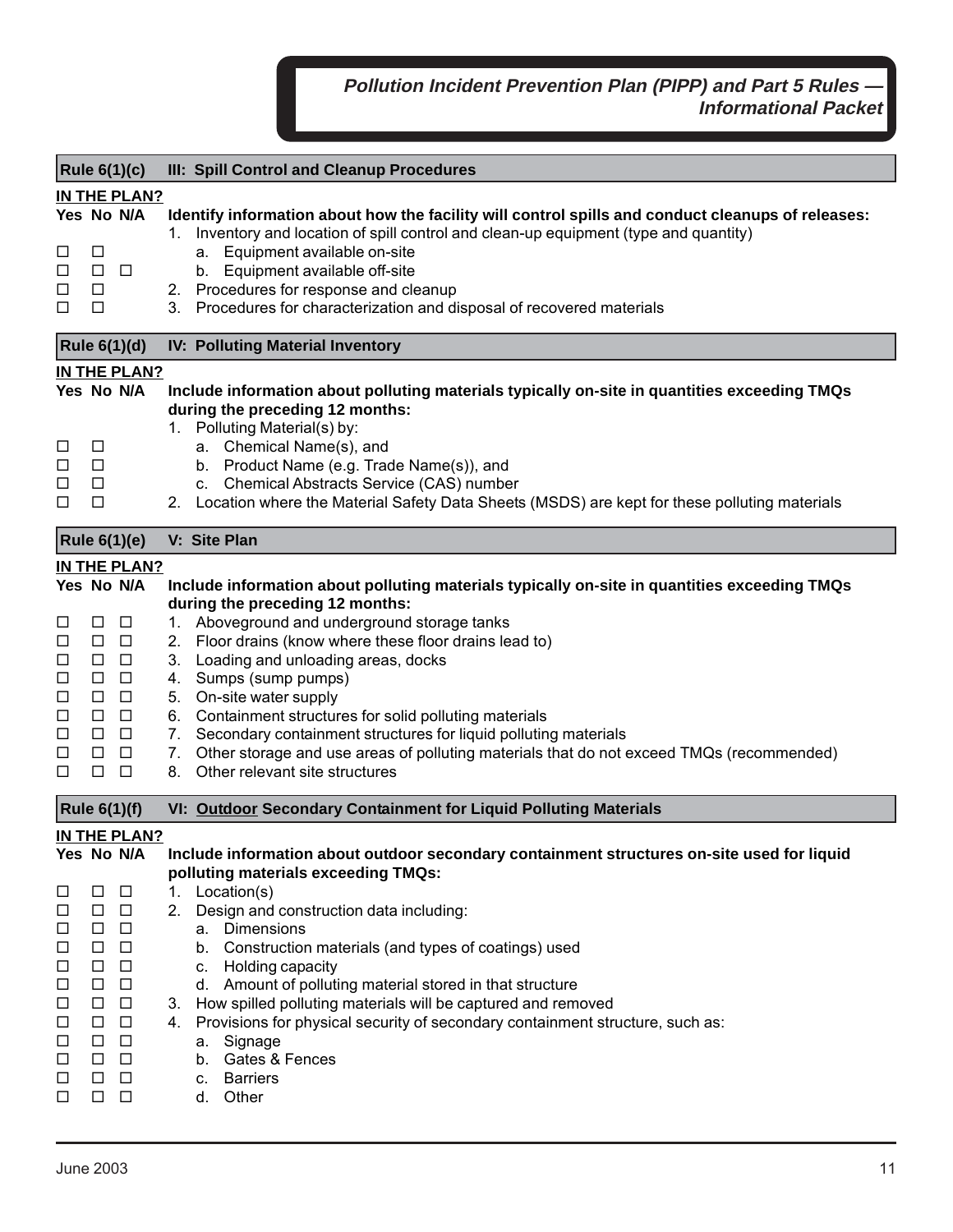| <b>Rule 6(1)(f)</b>                                                         |                                                                                                   |                                          | VI: Outdoor Secondary Containment for Liquid Polluting Materials (continued)                                                                                                                                                                                                                                                                                                                                                                                         |  |  |
|-----------------------------------------------------------------------------|---------------------------------------------------------------------------------------------------|------------------------------------------|----------------------------------------------------------------------------------------------------------------------------------------------------------------------------------------------------------------------------------------------------------------------------------------------------------------------------------------------------------------------------------------------------------------------------------------------------------------------|--|--|
| IN THE PLAN?                                                                |                                                                                                   |                                          |                                                                                                                                                                                                                                                                                                                                                                                                                                                                      |  |  |
| ⊔<br>□<br>□<br>□<br>□                                                       | $\Box$<br>$\begin{array}{ccc} \square & \square \end{array}$<br>$\Box$<br>$\Box$ $\Box$<br>$\Box$ | Yes No N/A<br>$\Box$<br>$\Box$<br>$\Box$ | Include information about outdoor secondary containment structures on-site used for liquid<br>polluting materials exceeding TMQs:<br>5. Precipitation management (rain or storm water and snow accumulation) procedures<br>a. Characterization of collected precipitation<br>b. Disposal procedures<br>c. Copies of permits or exemptions authorizing discharge (i.e. from DEQ, local wastewater<br>treatment plant)<br>Inspections and maintenance procedures<br>6. |  |  |
| <b>Rule 6(1)(g)</b><br>& (h)                                                |                                                                                                   |                                          | VII: Other Control Mechanisms and Facility Security                                                                                                                                                                                                                                                                                                                                                                                                                  |  |  |
|                                                                             |                                                                                                   | <b>IN THE PLAN?</b>                      |                                                                                                                                                                                                                                                                                                                                                                                                                                                                      |  |  |
|                                                                             |                                                                                                   | Yes No N/A                               | Include the following information if it has not already been addressed in the plan:                                                                                                                                                                                                                                                                                                                                                                                  |  |  |
| □                                                                           | $\begin{array}{ccc} \square & \square \end{array}$                                                |                                          | 1. Other control mechanisms at facility to prohibit or control releases                                                                                                                                                                                                                                                                                                                                                                                              |  |  |
| □                                                                           | $\Box$ $\Box$                                                                                     |                                          | 2. Provisions for general facility physical security                                                                                                                                                                                                                                                                                                                                                                                                                 |  |  |
| VIII: Plan Preparation, Submittal, and Update Requirements<br>Rule 6(2)-(5) |                                                                                                   |                                          |                                                                                                                                                                                                                                                                                                                                                                                                                                                                      |  |  |
|                                                                             |                                                                                                   |                                          |                                                                                                                                                                                                                                                                                                                                                                                                                                                                      |  |  |
|                                                                             |                                                                                                   | IN THE PLAN?                             |                                                                                                                                                                                                                                                                                                                                                                                                                                                                      |  |  |
|                                                                             |                                                                                                   | Yes No N/A                               | Complete PIPP or ICP, review and update as necessary, and submit notifications:                                                                                                                                                                                                                                                                                                                                                                                      |  |  |
| □                                                                           | □                                                                                                 |                                          | 1. PIPP, or update, is completed by August 31, 2003                                                                                                                                                                                                                                                                                                                                                                                                                  |  |  |
| □                                                                           | $\Box$                                                                                            |                                          | 2. Plan is kept at the facility and available for inspection                                                                                                                                                                                                                                                                                                                                                                                                         |  |  |
| □                                                                           | $\Box$                                                                                            |                                          | 3. Notification that PIPP or ICP has been prepared and certification of compliance with Part 5 rules sent                                                                                                                                                                                                                                                                                                                                                            |  |  |
| □                                                                           | □                                                                                                 |                                          | to WD district office within 30 days of completing the PIPP or ICP<br>4. Notification sent to LEPC that plan is completed and available upon request                                                                                                                                                                                                                                                                                                                 |  |  |
| □                                                                           | $\Box$                                                                                            |                                          | Notification sent to local health department that the plan is completed and available upon request<br>5.                                                                                                                                                                                                                                                                                                                                                             |  |  |
| □                                                                           | $\Box$                                                                                            | $\Box$                                   | 6. Copy of plan submitted to a requesting agency within 30 days after receiving the request                                                                                                                                                                                                                                                                                                                                                                          |  |  |
| □                                                                           | $\Box$                                                                                            |                                          | 7. Plan is evaluated every three years and after any release requiring implementation of the plan                                                                                                                                                                                                                                                                                                                                                                    |  |  |
| □                                                                           | $\Box$                                                                                            | $\Box$                                   | 8. Plan is updated if any facility personnel, processes, or procedures that were included in the plan                                                                                                                                                                                                                                                                                                                                                                |  |  |
|                                                                             |                                                                                                   |                                          | occur, or other changes are necessary to maintain compliance with rules                                                                                                                                                                                                                                                                                                                                                                                              |  |  |
| $\Box$                                                                      | $\Box$                                                                                            | $\Box$                                   | 9. Recertification and re-notification of updates are sent to WD district office, LEPC, and local health                                                                                                                                                                                                                                                                                                                                                             |  |  |
| □                                                                           | □                                                                                                 | $\Box$                                   | department<br>10. Plan is modified within 30 days of receipt, or other DEQ provided response timeframe, of the DEQ's<br>request to modify the plan if found to be incomplete or inadequate; submit re-notification and<br>recertification                                                                                                                                                                                                                            |  |  |
|                                                                             |                                                                                                   |                                          | VI: ADDITIONAL INFORMATION TO USE WHEN PREPARING A PIPP                                                                                                                                                                                                                                                                                                                                                                                                              |  |  |

### **Rule 6(1)(a) I: Facility identification information**

**1. thru 6.** Include basic information about the facility location, who owns it, and contact information.

**7. and 8.** Identify the designated spill prevention and control coordinator and who is responsible for on-site spill prevention and response, if they are different people. It is recommended alternate person(s) be designated for these responsibilities in case the primary people are unavailable. The primary contacts may be gone on vacation, out sick, or have their own personal obligations and not be available to respond to an emergency at work. Consider who will be responsible for notifying people at the facility of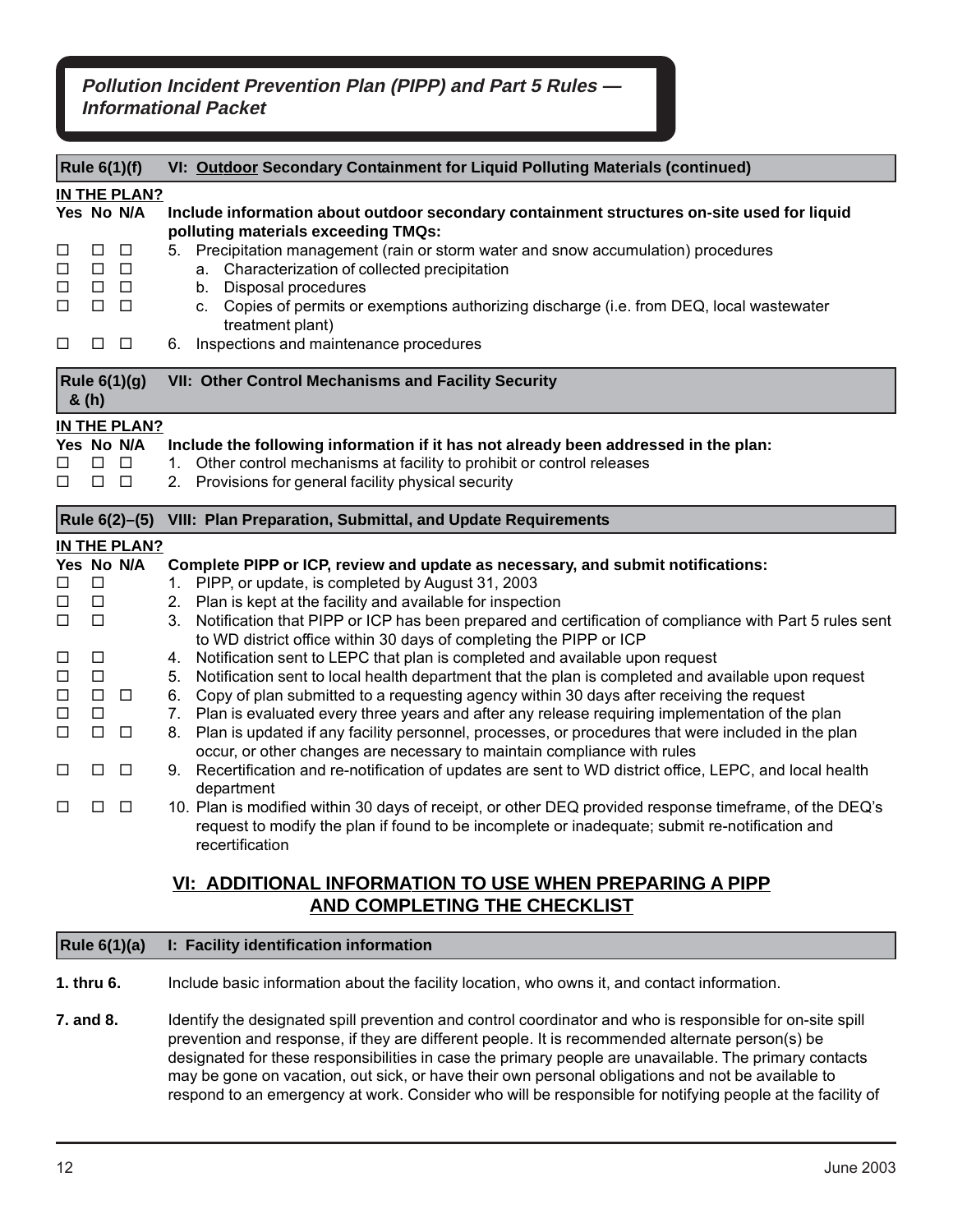an emergency. Responsible personnel should have the authority to contract for and obtain any necessary emergency services without delay.

- **9.** Identify how people at the facility will be made aware of the emergency (e.g., alarms, flashing lights, public announcement system, pagers, etc.). If it is necessary to evacuate the building when an emergency occurs, it is recommended that someone be responsible for taking time cards and guest book, if the company uses them, to aid in identifying who was in the building when the emergency occurred. Note that evacuation plans may be required under MIOSHA regulations and large quantity generators must include evacuation routes under the hazardous waste regulations.
- **10.** Include a map of the facility relative to the surrounding area, including thoroughfares. Include information critical to emergency response. It is recommended to include all roads or access routes that emergency responders could use when responding to a release or that may need to be closed to the public if a significant release occurred. Local planning agencies may already have base maps of existing features in your area. Although the following information is not specifically required by the Part 5 rules, you may want to include on the map any sites in the immediate area that could be negatively impacted by releases:
	- Community drinking water wellheads. If your community has a designated wellhead protection program, they will have the area delineated. Contact that program if you don't know if your facility is in the designated area. Outline the protected area on your map. If you don't know your local contact, contact the DEQ Drinking Water and Radiological Protection Division at 517-335-9054 for [wellhead](http://www.michigan.gov/deq/0%2c1607%2c7-135-3313_3675_3695---%2c00.html) [protection program](http://www.michigan.gov/deq/0%2c1607%2c7-135-3313_3675_3695---%2c00.html) information.
	- Private drinking water wells and their recharge areas located in the immediate vicinity. Contact your [local health department](http://www.michigan.gov/mdhhs/0,5885,7-339--96747--,00.html) for this type of information. Health departments are usually listed in phone books under the government section.
	- Streams, drainage ditches, lakes, wetlands and other water bodies nearby the facility. Several mapping sites of existing features are available on the Internet. For example, see the [EPA](http://www.epa.gov/enviro/html/em/index.html) [EnviroMapper](http://www.epa.gov/enviro/html/em/index.html) which includes county maps and data about EPA-regulated sites, US Census demographics, and street-level maps.
	- Local planning agencies also have this type of information available.
	- Other environmental sensitive areas including endangered or protected species. The Michigan Department of Natural Resources has some information on the Internet or call 517-373-1263. Go to [www.michigan.gov/dnr](http://www.michigan.gov/dnr) and select "Wildlife & Habitat," "Plants and Habitat at Risk" and select "Endangered and Nongame Wildlife" for summaries and lists of Michigan endangered species and links to federal endangered species sites including one for the Great Lakes.
	- Nearby public sites like schools, daycare centers, nursing homes, hospitals, museums, etc., that may need to be notified of releases that could present danger to them. The [local emergency management](http://www.deq.state.mi.us/saratitle3) [programs contacts](http://www.deq.state.mi.us/saratitle3) may have this information readily available. If you do not know your LEPC contacts, call Bonnie Fighter, Michigan State Police, Emergency Management Division, at 517-336-2042 or email her at fighterb@michigan.gov.

#### **Rule 6(1)(b) II: Notification Procedures to Entities Outside of Facility**

**1. thru 8.** Include the process of making people outside of the facility aware of an incident whenever there are reportable releases or you need emergency response. When developing the notification procedure, consult with your  $LEPC$  and local responders about the best way to communicate with the local authorities and what information they want reported.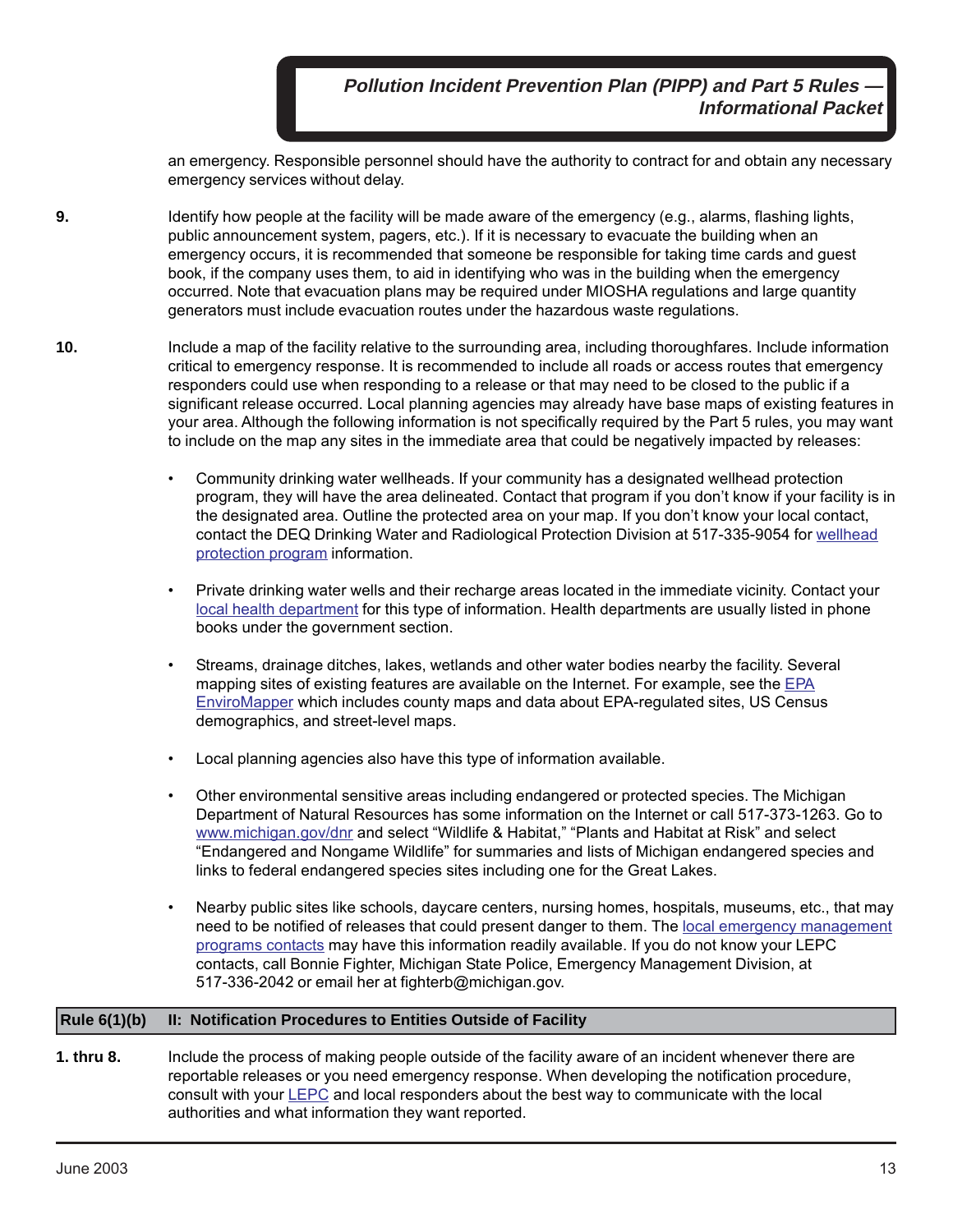Identify the following:

a. Who is notified and how (e.g., phone call, fire alarms, etc.).

Rule 6(1)(b) identifies at a minimum who must be contacted. Calling the Pollution Emergency Alerting System (PEAS) at 1-800-292-4706 will satisfy the notification requirement to the DEQ as required by the Part 5 rules. The PEAS operators during normal office hours will take the information and relay it to the appropriate DEQ staff or they may provide the option of you calling the local DEQ district office that oversees the area where the reportable release occurred. You may want to identify the local district office number for the Water Division as well as the PEAS in case you need to talk to DEQ staff directly for more information.

A listing of the [Michigan State Police posts](http://www.michigan.gov/msp/0,4643,7-123-59471---,00.html) by the [community and county they serve](http://www.michigan.gov/documents/mi_municip_53818_7.pdf) is available on the Internet.

If you are preparing an ICP and are subject to other release reporting regulations, determine if there are [additional notification requirements](http://www.michigan.gov/deq/0%2c1607%2c7-135-3307_3667_5959---%2c00.html) than those listed in the Part 5 rules. You will need to review the specific regulations or facility permits for details. Also check if there are any local requirements that require reporting to the wastewater treatment facility, local health department, drinking water department, hospitals, etc. If the company is subject to SARA Title III, remember you will need to notify all LEPCs that may potentially be affected by a release at the facility. Include these additional entities that require reporting information in your ICP.

b. Timeframe to submit the initial notification and the follow-up written report.

Rule 7 requires reporting as soon as practicable after detection of a release that exceeds the TRQ during any 24 hour period. Rule 4 requires adequate surveillance at a facility so a release can be detected in a "timely manner." Timely is intended to mean before a release could reach the waters of the state. A follow-up written report is required within 10 days of the release. Submit the written report to the DEQ WD Chief, PO Box 30241, Lansing, MI 48913. If you submitted a written release report under another DEQ requirement, such as a NPDES permit condition, and the report contains the information required in Rule 7(2) it is not necessary to submit an additional report to the WD.

If you are subject to the SPCC regulations and do not have to prepare a PIPP for any other polluting materials, remember that you must report oil releases as required in Rule 7 to the DEQ in addition to meeting the federal reporting requirements per Rule 3(1)(b). The Part 5 Rules reporting criteria are different than federal reporting criteria and need to be included in the SPCC. In addition, if you are subject to SPCC regulations and were required to report an oil release per federal requirements, you are also required to provide the state that information per 40 CFR 112.7(4)(c) within 60 days.

c. If specific forms are required to be used for reporting releases.

Reporting releases under the Part 5 rules does not require a specific form. A [generic report form](http://www.michigan.gov/documents/deq/deq-oea-sara-eqp3465e_370548_7.pdf) is available on the Internet for Part 5 reporting purposes and for meeting other regulations that do not require specific forms. A suggestion is to make copies of the form after filling in the basic facility contact information and then finish completing the form with the applicable information after a release occurs. If you prepared an ICP, some regulations require [specific report forms](http://www.michigan.gov/deq/0%2c1607%2c7-135-3307_3667_5959-20341--%2c00.html) to be used when initially reporting a release or spill and for follow-up reports. These forms are identified on the reporting summary table referenced above.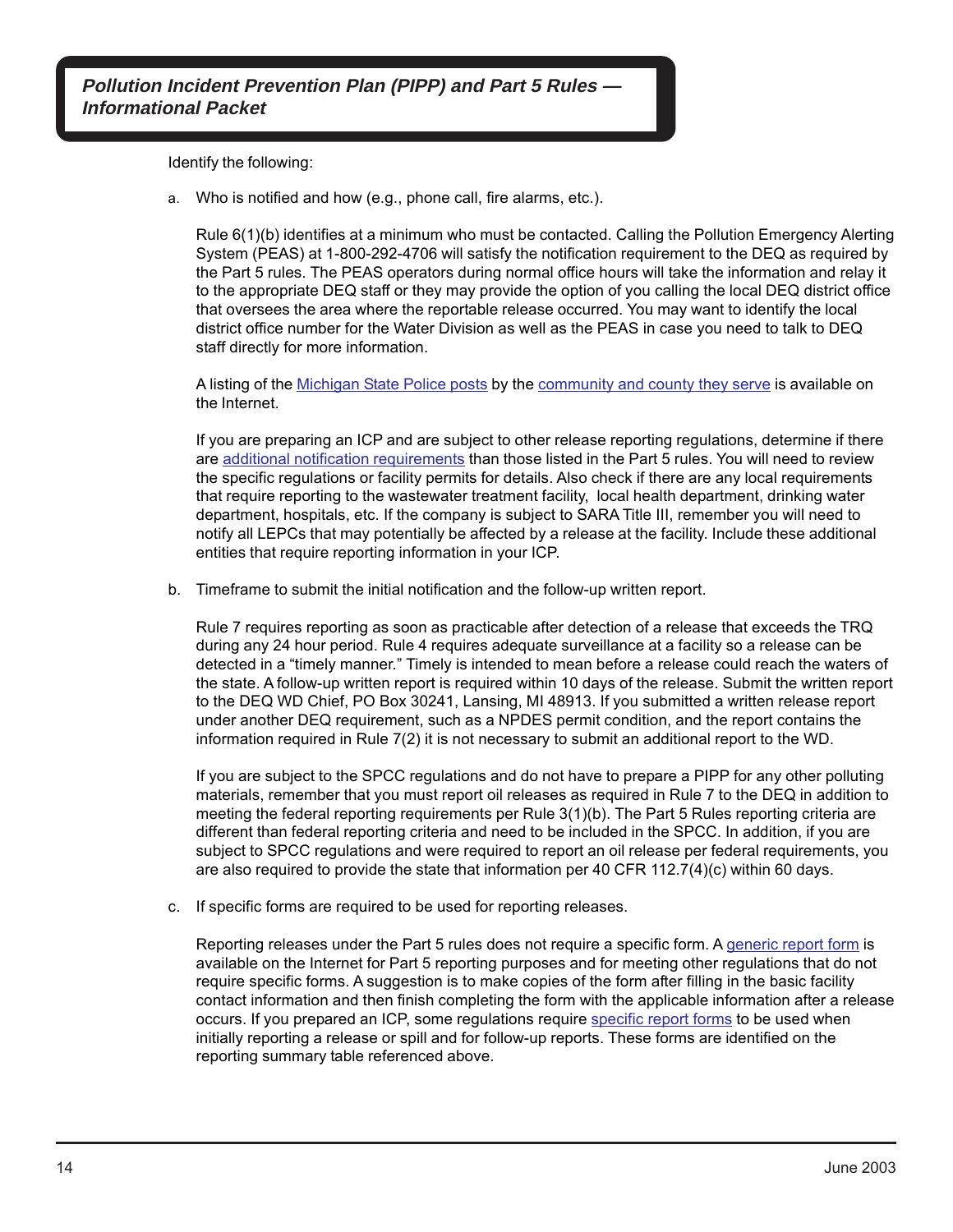d. When a release would be reportable.

It is recommended the plan identify the conditions when a release is reported as described in Rules 2(b) and (g) to help employees determine when they must report a release. There are two broad steps when determining release reporting under the Part 5 rules:

**First,** determine when a spill, leak, or discharge at the site would not be considered a "release" per Rule 2(b) and would not require reporting under the Part 5 rules. Remember release reporting may still be required under other planning regulations if doing an ICP, or other regulations or permitting conditions the facility is subject to.

Example 1: a 50 gallon oil spill was cleaned up within 24 hours of the release, AND the oil did not reach the public sewer system or to waters of the state. This would not be reported as a release per Rule 2(b)(ii).

Example 2: 55 pounds of lubricating oil spilled (approximately 6 gallons) onto the ground and it was not cleaned up within 24 hours after the spill. This would require reporting per Rule 2(g).

Example 3: polluting materials were discharged into a permitted waste treatment plant with prior approval by the waste treatment authority. This is not considered a release per Rule 2(b)(v). This



would apply to wastewater treatment plants issued either a NPDES or Michigan groundwater discharge permit and to federally permitted release as allowed under CERCLA.

Example 4: 30 gallons of oil were released into a river and it was immediately and effectively cleaned up. This would not require reporting per Rule 2(b)(iii) if the effective recovery using containment booms, spill pads, or other means resulted in NO visible oil, film, sheen, or discoloration escaping the containment area. It would be reportable under federal regulations if it meets the flowchart conditions.

Example 5: a release of air contaminants occurred. It would not be considered a Part 5 release per Rule 2(b)(iv) if it meets the definition of air contaminant in Section 324.5501(a) [dust, fume, gas, mist, odor, smoke, vapor, or any combination thereof]. It may be reportable under the air regulations.

**Second,** determine the amount of a release of polluting materials that would require reporting:

Use your polluting materials inventory that is required by Rule 6(1)(d) and identify TRQ for the polluting materials. See Rule 2(g) for definition of TRQ. Any quantity of oil, or polluting material listed in Rule 9, that is released to waters of the state would require reporting if it caused unnatural turbidity, color, visible sheens, oil films, foams, solids, or deposits in the receiving water body per Rule 2(g). "Waters of the state" include groundwater, lakes, rivers, streams, and other watercourses and waters within the jurisdiction of the state and the Great Lakes bordering Michigan.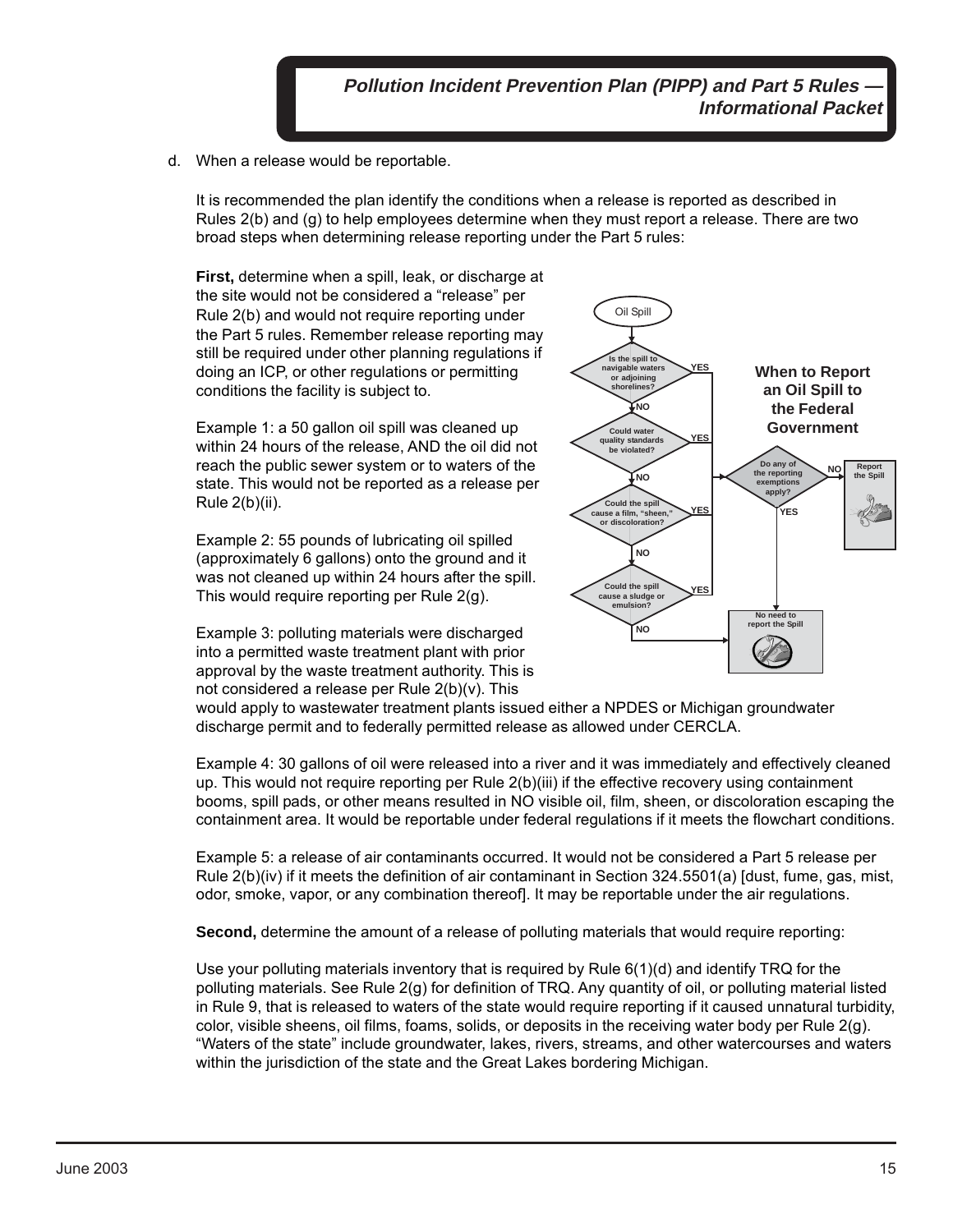> Look up the TRQ listed in Rule 9 to identify the amount of a reportable release for those polluting materials. This TRQ is only the amount of a particular material released that is listed in Rule 9, not the full amount of mixture containing 1% or more of polluting material. This is different than the TMQ which uses the total amount of mixtures that contain 1% or more of polluting materials. Releases of fine mineral fibers do not have to be reported under the Part 5 rules.

When looking at Rule 9:

- $\checkmark$  This table of polluting materials is a combination of chemicals contained in the state's Critical Materials Register compiled by the Water Division and the federal CERCLA list. Different regulations refer to different chemical lists. Synonyms of the chemical names may be listed so it is recommended to check lists using both the CAS number in addition to the name since some materials may not have a CAS number listed.
- $\checkmark$  Remember a facility may have to meet other regulations that require release reporting in addition to the Part 5 rule requirements. Prior approved releases to the publicly owned treatment plant (POTW) would not be reportable to the DEQ, but if there is a release that exceeds the TRQ that was not approved by the wastewater treatment plant authorities, it would require reporting to both the POTW and DEQ. The facility may also have permit conditions that require releases to be reported.
- $\checkmark$  If doing an ICP and you've calculated different reporting amounts as required by the different regulations, you may want to create a table that lists when a specific volume of release has to be reported to a local, state, or federal agency. The TRQ listed in Rule 9 may have a different TRQ than what is listed in other regulations requiring release reporting. For example, xylene (mixed isomers), CAS #1330207, has a 10# TRQ under Rule 9, a 100# RQ under the current federal CERCLA, and 1000# RQ under Part 201. Reporting releases under Part 201 of Act 451 are overseen by the DEQ Remediation and Redevelopment Division. The Michigan Part 201 regulations reference the July 1, 2001 CERCLA Table 302.4 list of hazardous substances and final reportable quantities. There are also EPA reporting requirements based on the RQs listed in the current CERCLA Table 302.4. A regulated substance in underground storage tank also includes hazardous substances on the current CERCLA list. The [List of Lists](http://130.11.53.73/lol/) contains reportable quantities and threshold planning quantities for some federal regulations.

For liquid polluting materials, it would be helpful to calculate the smallest volume (e.g., tablespoons, quarts, gallons) of materials kept on-site that meets the reportable quantities. If you have a mixture of polluting materials, use these basic steps to calculate the reportable amount for each of the polluting materials. Example calculations are available at

http://www.michigan.gov/documents/deq/deq-ess-sara-releasecalcs\_306022\_7.pdf.

- $\checkmark$  Use the specific gravity or relative density from the MSDS and multiply it by the weight of water (8.33 lb/gal) to equal the weight of the mixture in pounds per gallon. If the MSDS has ranges listed, calculate the reportable amount for the low and high end of the listed ranges.
- $\checkmark$  Take the TRQ in pounds from Rule 9 and divide it by the weight of the mixture as calculated in the step above and divide it by the weight % for the individual polluting material (this should be listed on the MSDS or available in a chemical dictionary) to get the volume of the polluting materials that would require reporting if released.
- $\checkmark$  If the mixture has additional polluting material ingredients, calculate the reportable quantities for each of them.
- $\checkmark$  Results: Report releases of mixtures using the lowest calculated volume.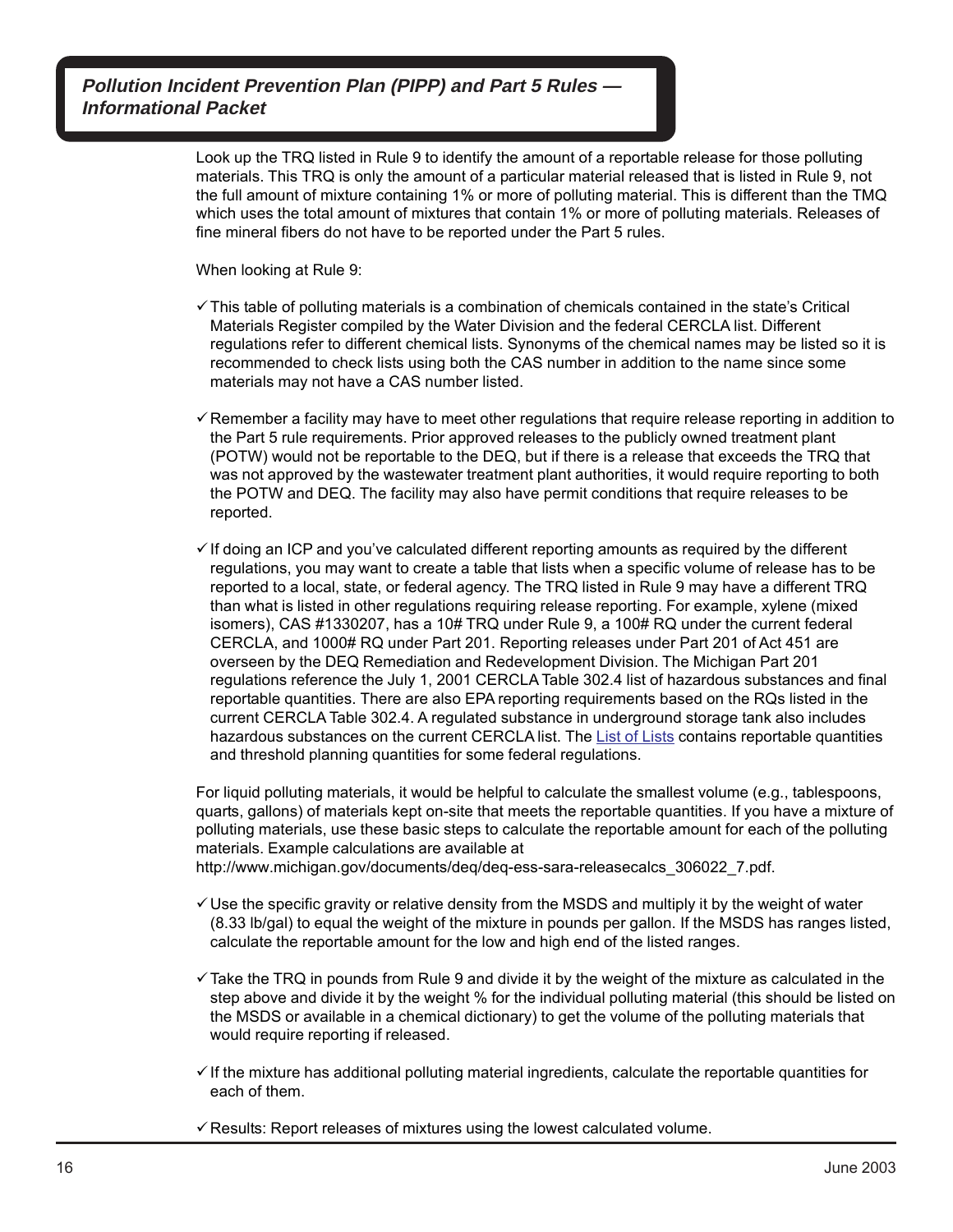• Consider how a release may affect other regulatory requirements.

Although not part of the release reporting requirements under the Part 5 rules and not required to be in a PIPP, a facility should consider how a release may affect other regulations. This may include submitting a [Toxic Chemical Release Inventory \(TRI\) under SARA](http://www.michigan.gov/deq/0%2c1607%2c7-135-3307_3667_4138---%2c00.html) Title III, Section 313, filing an [Annual Wastewater](http://www.michigan.gov/deq/0%2c1607%2c7-135-3307_3667_4136---%2c00.html) [Report \(AWR\)](http://www.michigan.gov/deq/0%2c1607%2c7-135-3307_3667_4136---%2c00.html) under Part 31 of Act 451 of 1994, as amended, or other requirements such as permit conditions. Call 517-373-8481 for more TRI information. Call 517-373-6565 for more information about the AWR. Call the Division or agency that issued the permit regarding questions about permit requirements.

If a facility is required to submit a written release report to the DEQ under another regulation or permit condition, it is not necessary to submit another duplicative release report to the DEQ Waste Management Division as noted in Rule 7 if the first report contains all the information required by Rule 7(2). Remember, written Part 5 release reports now go to the Water Division.

#### **Rule 6(1)(c) III: Spill Control and Cleanup Procedures**

The PIPP must contain information about how the facility will control releases an dhow it will respond and clean up if a release occurs. This includes the following three broad categories of information:

#### **1. List all spill control and response equipment.**

Include an inventory and location of spill control and cleanup equipment available on and off-site in the PIPP that would be used to respond to an incident at the facility.

Use the process of developing a PIPP to look critically at the facility to determine if it has the means to protect the environment and human health from releases. Look at all of the facility's property, including the office areas, storage buildings, process lines, loading/unloading trucking areas, and other indoor and outdoor areas. Identify what control and response equipment and material is already on-site, where it is located, whether or not it is appropriate for the types of materials on-site and the types of releases you may have, whether it has been maintained properly, and consider what else may be needed to respond to an emergency. Contact suppliers and emergency response contractors to determine the availability of any additional response supplies necessary for controlling and removing pollution hazards. Consider the following:

- Are there inventory control methods at the facility that could be used to determine if there is a release? What mechanisms are used to track material from receipt to disposal or shipment of product off-site?
- Who is responsible for product loss reporting to management?
- What would happen to the manufacturing process if there is a power failure? Are protection systems fail-safe upon loss of electrical power? Investigate the possibility of reactant materials being lost during an extended power failure and identify steps that must be taken to provide containment or safe handling of those materials.
- What potential effect is there from floods, employee strikes, and vandalism?
- Have environmental consequences of equipment breakdowns been evaluated? Investigate the availability of spare parts. Consider keeping on hand critical parts that are not readily available. A company with on-site treatment should consider having duplicate treatment units available when it is not feasible to shut down the process lines in the event of treatment equipment failure.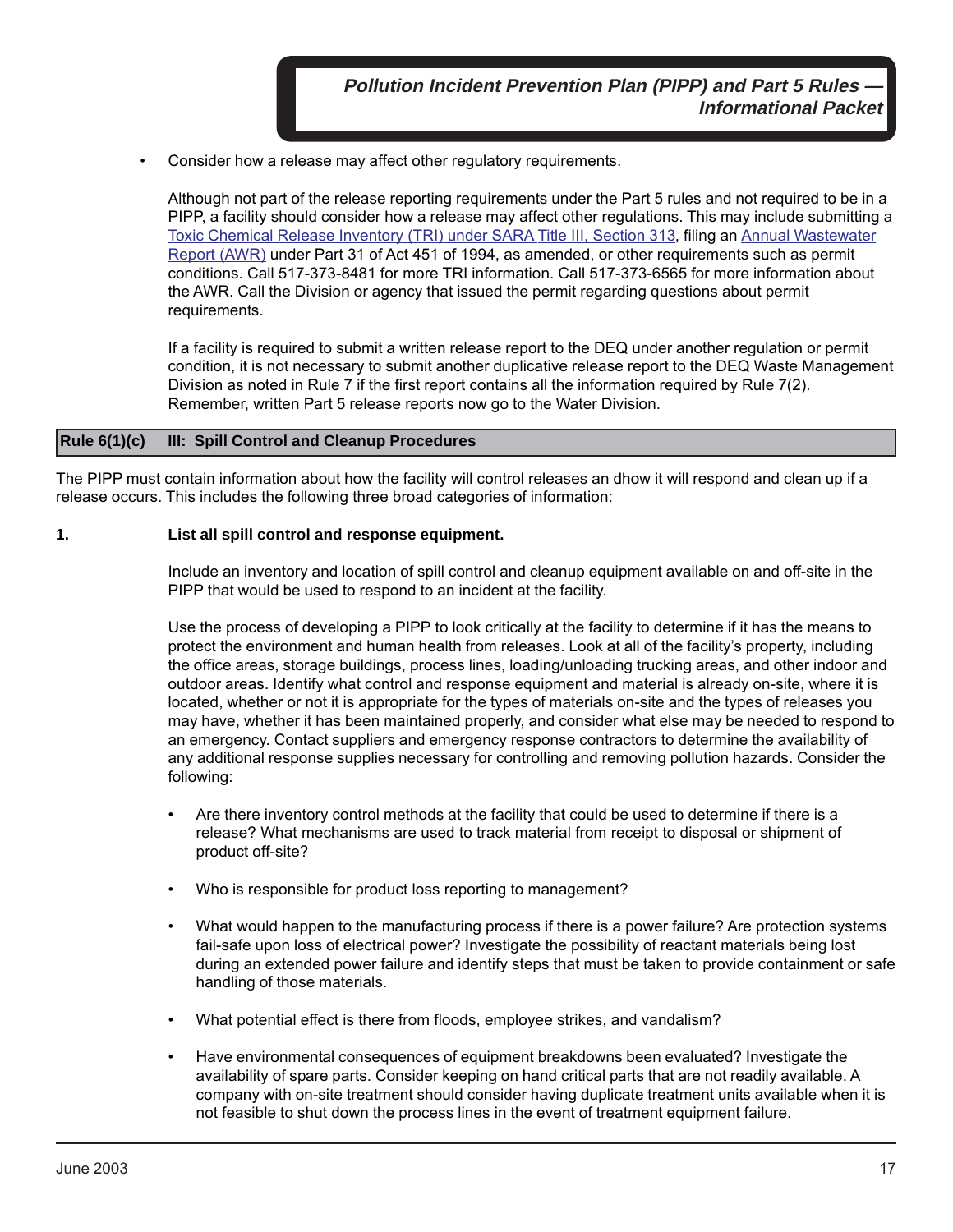> • Is the facility in compliance with other environmental and health and safety regulations? For example, are product storage tanks properly constructed, installed, and maintained? Do they have proper coatings and corrosion protection? Are special safety devices (pressure relief vents, leak detection monitoring, overfill protection, check valves, etc.) working properly? Do you have tanks properly registered, if required? Discuss tank requirements with the WHMD.

#### **2. Identify the response and cleanup procedures.**

Identify in the PIPP how the facility will initially respond when a release is discovered; procedures how to assess the situation including identification of incident type, hazards involved, severity of the problem, and resources threatened; what initial measures need to be taken including discharge/release control, containment, and initial recovery activities; and how releases will be cleaned up. Also consider when would the "emergency" be considered over, and what additional things need to be done (e.g. accident investigation, plan review, response critique, written follow-up reports). Start by reviewing past spills and releases and how they were handled and information from HAZWOPER training. Were previous situations handled appropriately? Consider the following:

- What polluting materials are now on-site?
- What potential causes of spills exist (e.g. containers being ruptured by forklifts, spills from loading/ unloading trucks or transfer piping disconnecting, overfilling or leaking tanks, power failures, natural disasters, etc.)?
- What spill pathways exist that could carry a release to another area (e.g. where do floor drain(s) and storm sewers lead to, where do drainage ditches flow to, where does material go from the dock area)?
- What are the best release control and cleanup procedures for the facility's situations based upon what the facility is actually capable of doing in response to a release, and whether or not services from nearby emergency response contractors or local emergency responders are needed? Consider the following control and cleanup methods:
	- $\checkmark$  Physical cleanup of dry materials include the use of brooms, shovels, sweepers, or plows;
	- $\checkmark$  Mechanical means include vacuum cleaning systems and pumps;
	- $\checkmark$  Chemical cleanups can be achieved with the use of sorbents, gels, and foams. Sorbents are compounds that immobilize materials by surface absorption or adsorption in the sorbent bulk. Gelling agents interact with the spilled chemicals by concentrating or congealing to form a rigid or viscous material conducive to a mechanical method. Foams are mixtures of air and aqueous solutions of proteins and surfactant-based foaming agents. The primary purpose of foams is to reduce the vapor concentration above the spill surface, thereby controlling the rate of evaporation.
- Will you have a contractor respond? If a contractor is necessary, make arrangements for prompt performance of contractual services on short notice. Identify potential circumstances when the contractor would be needed at the site and what types of spills can employees handle at the facility. It is recommended that several different companies be interviewed and evaluated to determine if they can assist your company before an emergency occurs. If so, get written documentation of what emergency response arrangements they will provide. Companies servicing an area can often be found in the yellow pages under "Environmental and Ecological Services."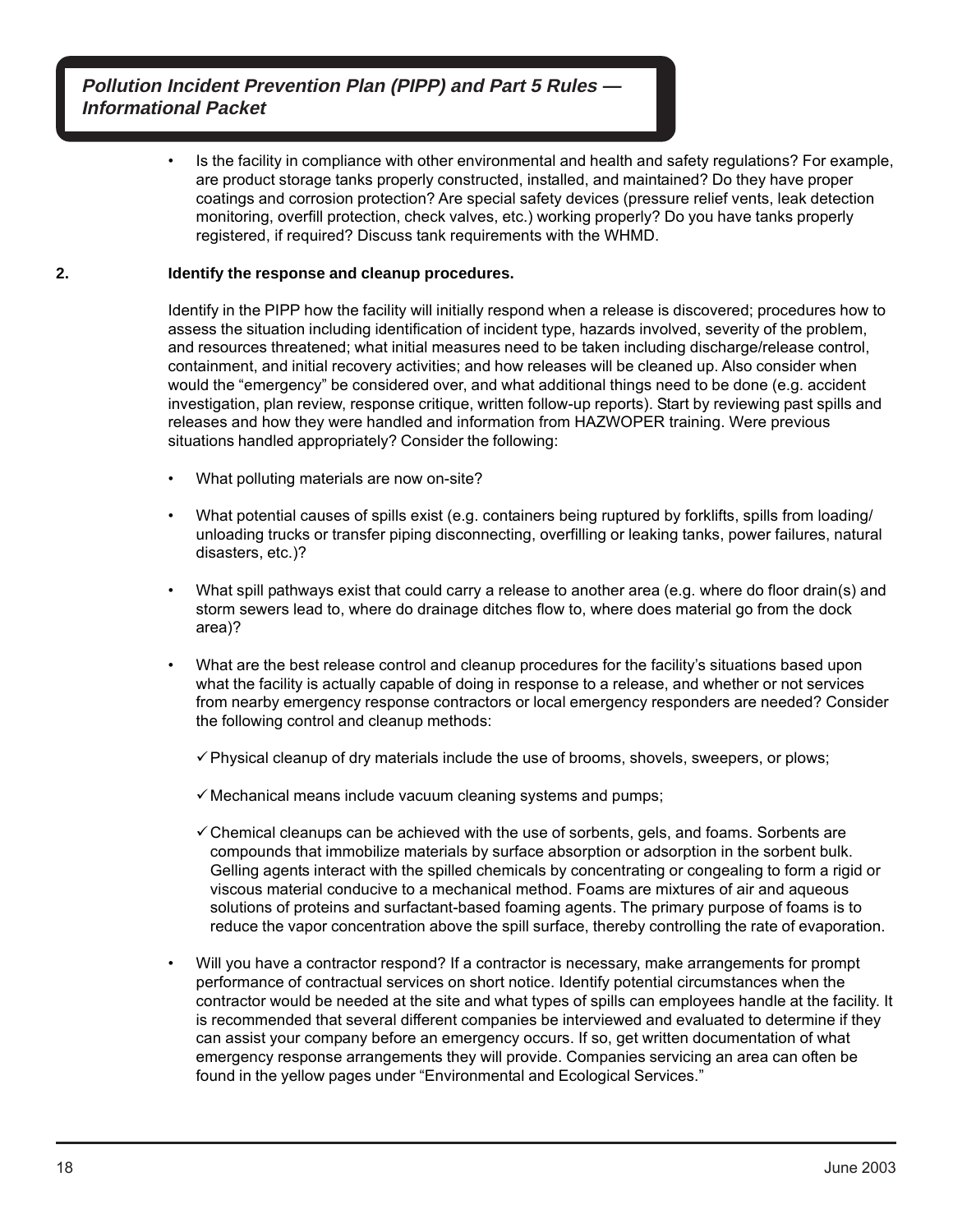- Will employees respond to a spill? Make sure they have adequate training and proper personal protection equipment. Call the CIS [Consultation Education and Training Division](http://www.michigan.gov/lara/0,4601,7-154-11407_15317---,00.html) at 517-322-1809 for specific requirements for personal protection equipment and HAZWOPER training requirements. They can also provide information about the MIOSHA Hazard Communication and Employee Right[to-Know regulations about hazardous chemicals in the workplace and other health and safety](http://www.michigan.gov/lara/0,4601,7-154-11407---,00.html) standards.
- Is emergency control and response adequately covered in employee training programs involved with both manufacturing processes and waste handling? Training programs required under other regulations may not provide your employees with what they need to know in responding to an emergency relating to polluting materials. Determine if additional training is necessary and whether training can be conducted by knowledgeable in-house staff. If not, you may need to contract with a training provider outside of your company. Consider how the facility notifies the trainer when a new employee is hired and when an employee is transferred into a position which requires additional training. Programs should address the hazards of accidental spills, the importance of preventative measures, and procedures for notifying supervisory personnel of accidents that might result in discharges of pollutants. Training should also include the prevention of situations where the improper arrangement of valves, physical impact, cross connections, and negligence in routine inspection could cause the loss of pollutants. Consider holding mock drills of pollution incidents and emergency response activities. This will help identify if your plan is adequate and also provide employees an opportunity to practice response measures before a real emergency occurs.

#### **3. Properly characterize and dispose of all recovered materials and generated wastes.**

Generators of waste must determine what kind of waste is generated from a release and cleanup activities so they can ensure the waste will be properly handled and disposed. It will be necessary to determine if it is hazardous waste regulated under Part 111 of Act 451, a liquid industrial waste regulated under Part 121, or a solid waste regulated under Part 115. This determination can be done by either knowledge of the waste, where available and appropriate, or by testing samples. Some federal hazardous waste characterization guidance is available at [www.clu-in.org,](http://www.clu-in.org) [www.epa.gov/epaoswer/hazwaste/ldr/](http://www.epa.gov/epaoswer/hazwaste/ldr/wap330.pdf) [wap330.pdf,](http://www.epa.gov/epaoswer/hazwaste/ldr/wap330.pdf) and [www.epa.gov/epaoswer/hotline/modules.htm.](http://www.epa.gov/epaoswer/hotline/modules.htm) Direct questions about waste characterization, management, or disposal to your consultant or to the WHMD district office.

Consider how a spill cleanup could possibly affect your hazardous waste generator or liquid industrial waste generator status. For facilities that already have site identification numbers, it may be necessary to change the hazardous waste generator status to a different category because of the additional amount of cleanup wastes. If this occurs, the facility will have different regulations they must meet. If there are questions about the requirements, call your WHMD district office for information. If the site does not have a site identification number, one will need to be obtained before shipping hazardous waste, or liquid industrial waste which includes used oil being recycled. Unless it is an emergency situation, it will be necessary to submit the [EQP 5150 "Site Identification Number"](http://www.michigan.gov/deq/0%2c1607%2c7-135-3312_4118_4240-9198--%2c00.html) form to obtain a site identification number or update a previous notification to the WHMD. Call 517-335-5035 or 800-662-9278 to obtain a printed copy. The WHMD will issue Emergency Site Identification Numbers only when emergency spills require immediate clean up and transportation to protect human health and the environment. Call 517-373-2730 during normal business hours and ask for the Manifest Unit Supervisor. Contact PEAS at 800-292-4706 if an emergency identification number is needed for situations after hours.

Identify [permitted and registered transporters](http://www.michigan.gov/deq/0,4561,7-135-3312_7235---,00.html) available to transfer or evacuate oil, liquid industrial waste, or hazardous wastes away from the facility site in case of an emergency. Look in the telephone book yellow pages under the headings "Waste Reduction Disposal, and Recycling Services" or "Environmental and Ecological Services" for companies that service your area. A standby working arrangement for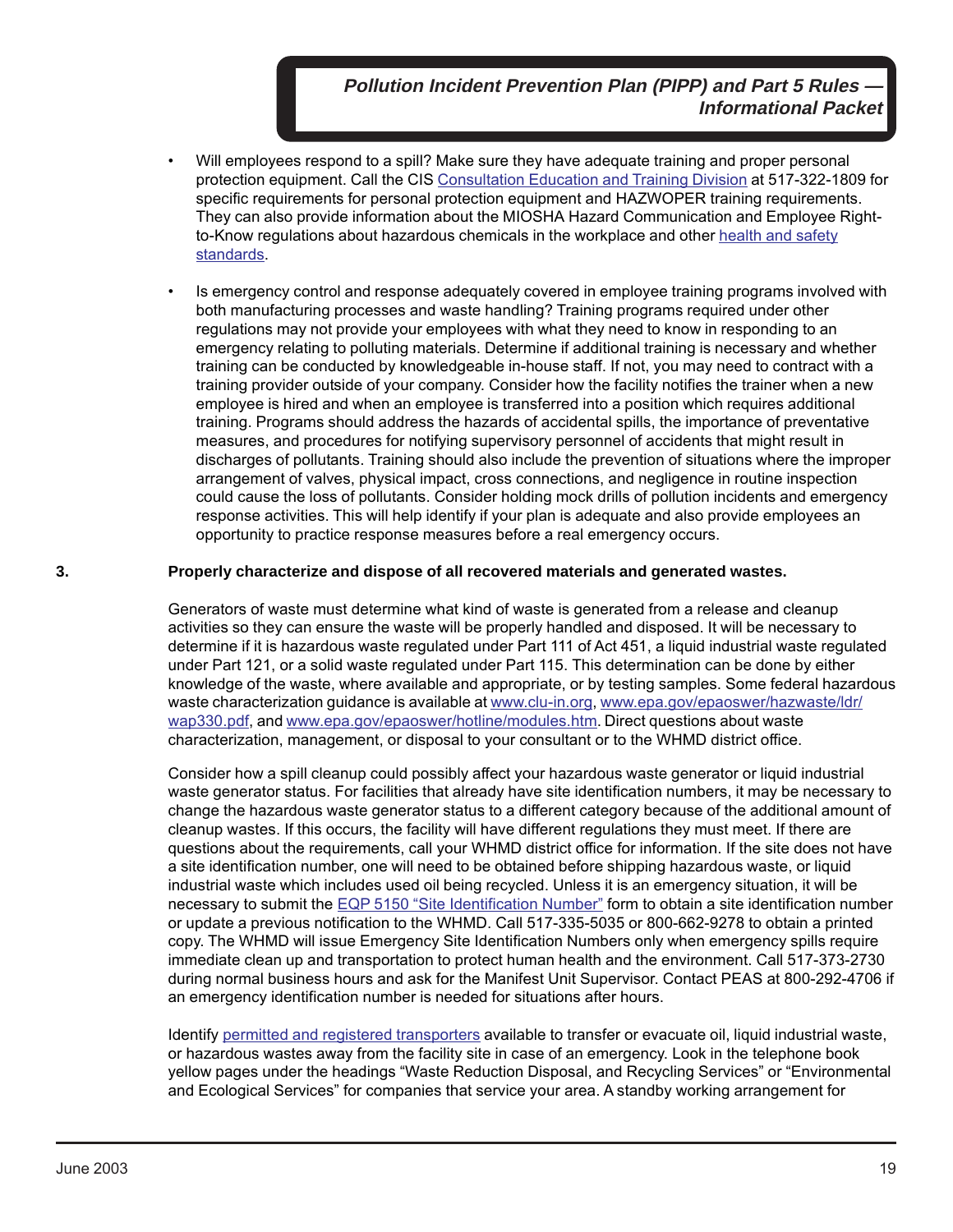> contracted emergency services would be desirable. Shipments of liquid industrial or hazardous waste offsite will require the use of a waste manifest and subsequent record keeping requirements and [state](http://www.michigan.gov/msp/1%2c1607%2c7-123-1593_3536_6249---%2c00.html) and [federal hazardous materials transportation.](https://www.fmcsa.dot.gov/regulations/hazardous-materials/how-comply-federal-hazardous-materials-regulations)

There are other Internet resources available to find information for the above requirements including:

- [www.epa.gov/oilspill](http://www.epa.gov/oilspill) for information from US EPA about oil spill prevention, response and cleanup
- [www.epa.gov/swercepp](http://www.epa.gov/swercepp) for information about chemical accident prevention
- [response.restoration.noaa.gov/cameo/links.html](http://response.restoration.noaa.gov/cameo/links.html) for numerous links to chemical databases and fact sheets
- [es.epa.gov/vendors](http://es.epa.gov/vendors) or use Internet search engines to find different vendors of environmental equipment
- [www.tc.gc.ca/canutec/erg\\_gmu/erg2000\\_menu.htm](http://www.tc.gc.ca/canutec/erg_gmu/erg2000_menu.htm) for link to the 2000 Emergency Response Guidebook useful for first responders and getting information about responding to chemical related emergencies
- [https://www.epa.gov/iris to link to a da](https://www.epa.gov/iris)tabase of human health effects that may result from exposure to various substances found in the environment.

#### **Rule 6(1)(d) IV: Polluting Material Inventory**

When determining what chemicals and volumes are on-site for the inventory purposes, note the MSDS information regarding how materials should be stored, along with their general properties such as reactivity, flammability, etc. Use this information when deciding the location of these materials on-site and how this may impact your site plan in the next section.

**1.** Once you have any kind of polluting material that meets or exceeds the threshold management quantities listed in Rule 2(f) during the preceding 12 months, list those polluting materials in the PIPP. Include oils and salts if their total amounts located anywhere on the site exceed TMQ, and materials listed in Rule 9 that are located in discrete areas that were either individually, or the total volume of different polluting materials located in the same area added together, exceeds either 440 pounds if the discrete area is outdoors or 2200 pounds if stored indoors. Include the polluting material's product name, chemical name, and chemical abstract service (CAS) number.

> It is not required to include the small containers that meet the conditional exemption in Rule 3(1), or the amount of polluting materials, but you may want to include them in the inventory so emergency responders are aware what is all present and in what amounts. If you have some products that are only on-site occasionally but have amounts of polluting materials that exceed TMQ, list them in the inventory with a note clarifying they are not always present.

**2.** Include where the MSDS for these materials are located. If you have questions about MSDS retention, contact CIS Consultation, Education, and Training Division at 517-322-1809.

|            | Rule $6(1)(3)$ V: Site Plan                                                                                 |
|------------|-------------------------------------------------------------------------------------------------------------|
| 1. thru 8. | Develop a facility site design plan that identifies relevant site structures and the storage and use areas  |
|            | where polluting materials are located. This design plan should provide details about the facility site that |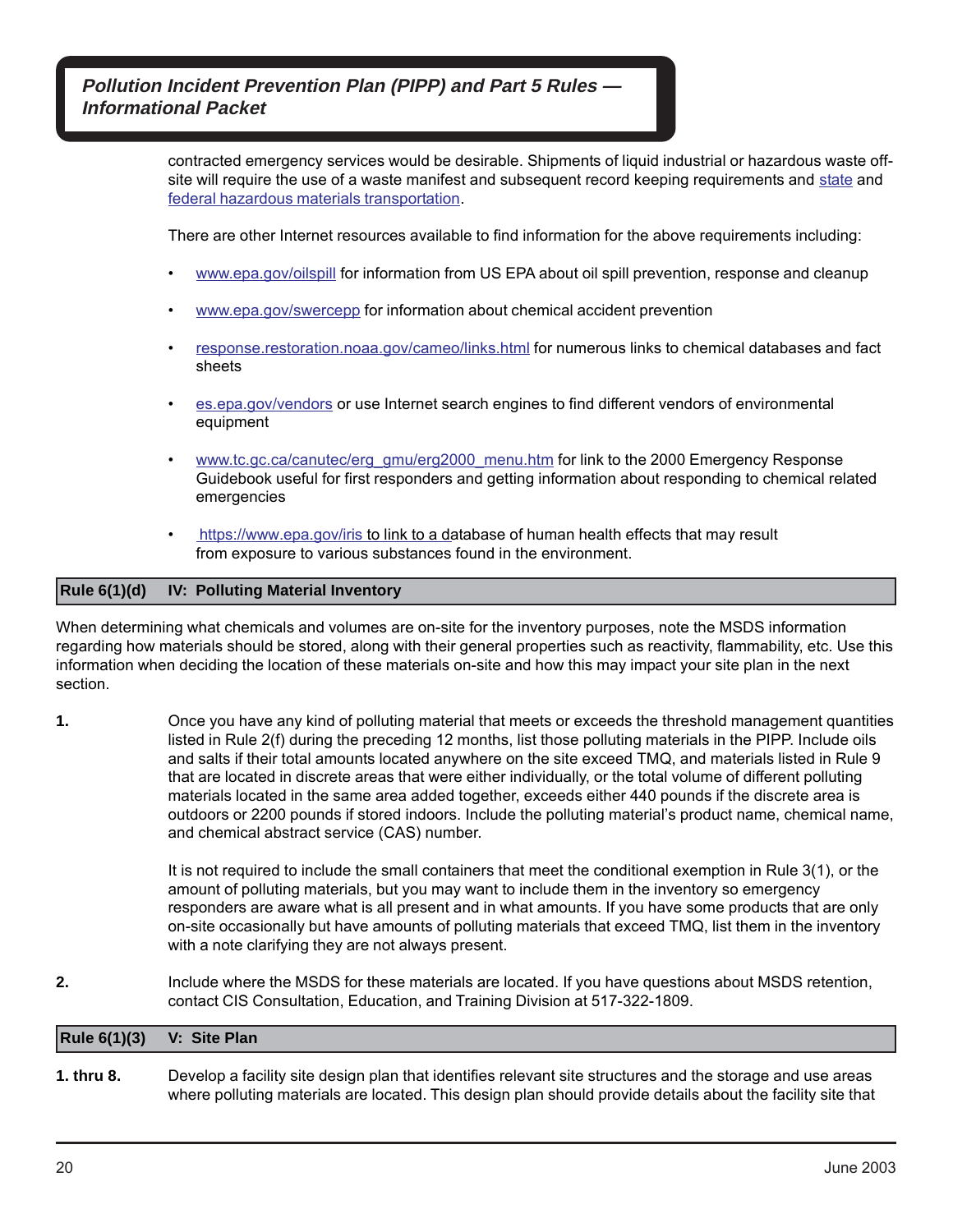are not necessarily included on the facility map required by Rule 6(1)(a). Consider the design and construction of indoor and outdoor areas and how it prevents releases from reaching the sewer systems, groundwater, and surface water as required by Rule 5(3) and (4). At a minimum, identify storage tanks, floor drains, loading and unloading areas, sumps, and on-site water supplies, and any other relevant structures that would be affected by a release or could be the source of a release. It is recommended to include shut-off valves, vents, connecting piping from storage tanks to process lines, the locations of response equipment and material, and other structures or devices that may provide prevention or response measures.

Make sure solid polluting materials are not stored within 50 feet of designated [wetlands](http://www.michigan.gov/deq/0%2c1607%2c7-135-3313_3687---%2c00.html) or shore or bank of any lake or stream.

Sewer system means the pipes, channels, conduits, manholes, pumping stations, and appurtenances, collectively or severally, actually used or intended for use by the public for the purposes of collecting, conveying, or transporting domestic and industrial waste to a treatment facility.

Also when storing solid polluting materials outdoors, the containment must be designed and constructed to remain effective during a 100 year flood. [Information about 100 year floodplains](http://www.michigan.gov/deq/0%2c1607%2c7-135-3313_3684_3725---%2c00.html) and how to request an [estimated 100-year flood elevation is available from the Land & Water Management Division, Water](http://www.michigan.gov/deq/0,4561,7-135-3313_3684_3724---,00.html) Management Section at 517-373-1170.

#### **Rule 6(1)(f) VI: Outdoor Secondary Containment For Liquid Polluting Materials**

The PIPP must include specific information about the engineering controls that have been used to meet the performance standards for outdoor containment structures for liquids as required by Rules 5(1) and (2). See Rule 2(d) for the definition of secondary containment structure. If you have questions if something is outdoors, look at the definition of "indoors" in Rule 1(c) and determine if it meets all those conditions. Also consider containment to prevent releases from escaping loading and unloading areas. See the [WD operational guidance](http://www.michigan.gov/deq/0%2c1607%2c7-135-3313_23420-69924--%2c00.html) regarding railroad and truck unloading areas. Include the following in the PIPP:

**1.** Where the containment structure is located.

Information about isolation distances and other storage recommendations and requirements are often included on the MSDS. Check with the fire department for any local isolation distance requirements if you have flammable or combustible materials, or reactive or high risk chemicals. Numerous internet sites, such as response.restoration.noaa.gov/cameo/links.html, also provide additional chemical information that could be helpful when designing secondary containment.

**2.** What design, size, and construction materials were used for the amount of polluting material in that area.

The Part 5 rules allow flexibility in meeting containment requirements. Choose the best means to manage polluting material so if a release occurs, it can be contained. Make sure the construction material is compatible with the stored material and it is impervious per Rule 5(2)(a). Unsealed concrete or concrete blocks are not impervious surfaces. Minimum holding capacity is described in Rule 5(2)(b). It may be necessary to increase the size to contain collected precipitation. Generally, areas in Michigan receive an average of 3.5 inches to 4.5 inches in a 25 year, 24 hour rainfall. A record 24 hour precipitation was about 10 inches.

A consideration often overlooked is how to provide squirt protection in case containers holding liquids are punctured or ruptured. Use engineering calculations to calculate the potential distance a material can squirt, or a general rule of thumb for determining squirt distance for containers is to measure the tallest height of the containers and use that measurement as the minimum distance between the stored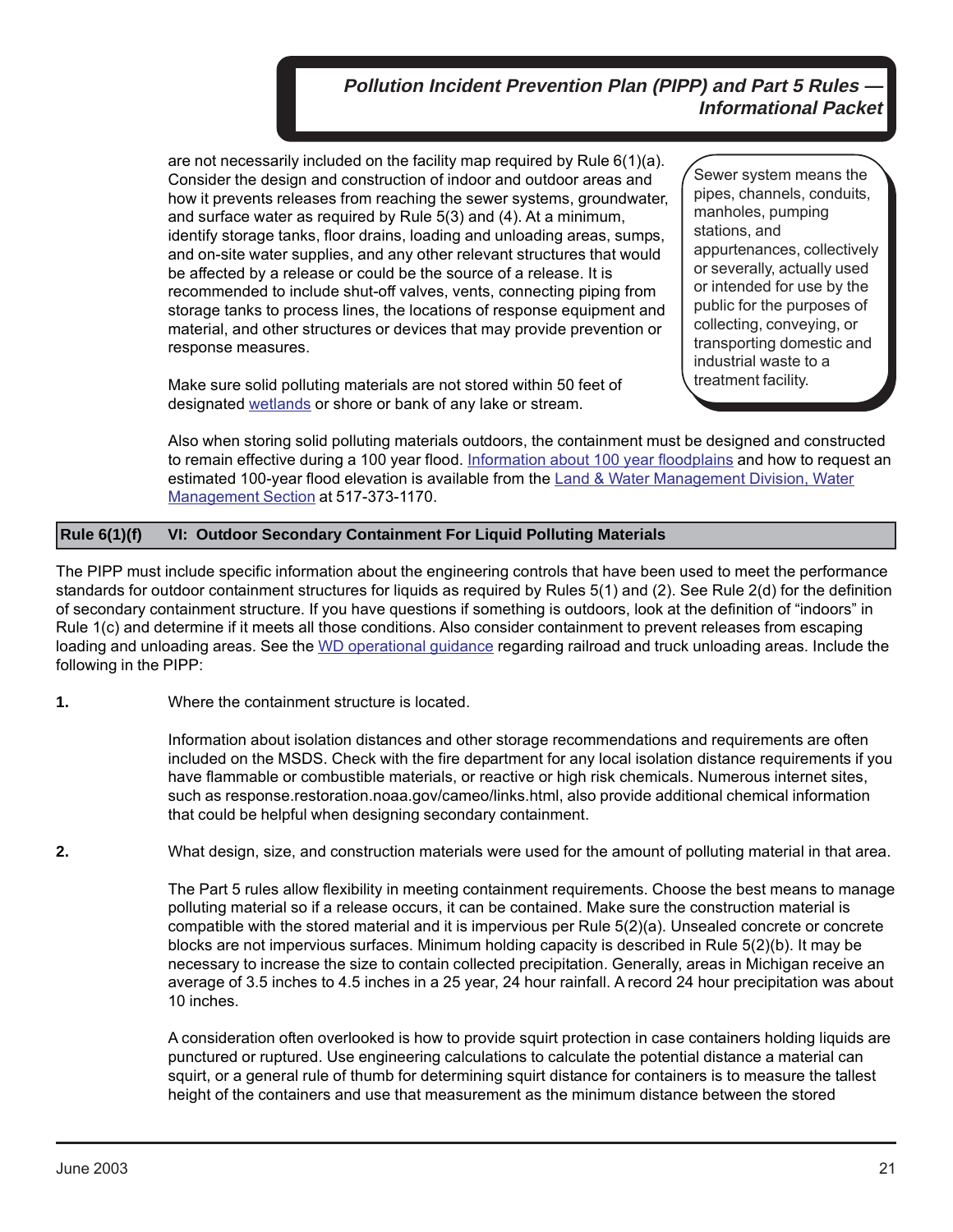> containers and the edge of the containment area. Other areas often overlooked are loading/unloading docks. There must be some provision made to prohibit any spilled material in a dock area from entering sewers, drainage systems, and surface water and groundwater.

> Review the ["Guide to Understanding Secondary Containment Requirements in Michigan"](http://www.michigan.gov/deq/1%2c1607%2c7-135-3312_4118_4240-8983--%2c00.html) which summarizes other regulations requiring secondary containment. Printed copies are available by calling 800-662-9278 or from your local district office. There may be additional containment requirements if your facility is subject to the [storm water program](http://www.michigan.gov/deq/0%2c1607%2c7-135-3313_3682_3716---%2c00.html) requirements and/or the [federal SPCC regulations.](http://www.epa.gov/oilspill/)

**3.** Description how spilled materials will be collected and properly handled and disposed of.

If the collected materials can not be used on-site, identify how the waste will be characterized and handled as required by the waste regulations. See page 12 for waste information.

**4.** What security measures are being taken.

Include a description of any means to restrict access to the secondary containment area including fences, gates, and other barriers. This could also include signage stating restricted access, no smoking, etc.

**5.** How will collected precipitation be managed?

Rule 5(2)(c) allows collected precipitation from secondary containment structures to be discharged at the site if there has not been a release, the drainage is in compliance with other regulations, the valves are kept closed except during the removal, and the discharge is under direct supervision of qualified person. The Part 5 rules do not require the "qualified person" be a certified storm water operator, but if the facility is subject to the storm water regulations, then they would need to have a certified storm water operator. The discharge must also be in compliance with the facility's storm water NPDES and other permit requirements. Discuss these storm water requirements with the WD Storm Water Program staff district office.

The discharge cannot be, or become, injurious, and not cause runoff to, ponding on, or flooding of adjacent property. It also cannot cause erosion or cause nuisance conditions. R 323.2210 [Rule 2210(d)] of the [Part 22 groundwater quality rules,](http://www.michigan.gov/deq/0%2c1607%2c7-135-3312_4117-9765--%2c00.html) overseen by the WD, allows discharges from secondary containment without a groundwater discharge permit if the storm water does not contain any leaks or spills and is inspected to ensure compliance with other discharge standards. The discharge must also meet the [Part 4 Water Quality Standards](http://www.michigan.gov/deq/0%2c1607%2c7-135-3313_3682_3713-10416--%2c00.html) rules overseen by the WD. When doing a visual inspection before discharging, consider odor, color of any discharges, turbidity, floatable matter, deposits or stains. See the EPA Storm Water Management Fact Sheet ["Visual Inspection."](http://www.epa.gov/npdes/pubs/visnspct.pdf) and discuss additional pollution prevention plan information with the WD Storm Water Program staff.

If the liquid precipitation will be hauled off-site in quantities greater than 55 gallons, then the [Part 121](http://www.michiganlegislature.org/mileg.asp?page=getObject&objName=mcl-451-1994-II-3-121&highlight=) [Liquid Industrial Waste](http://www.michiganlegislature.org/mileg.asp?page=getObject&objName=mcl-451-1994-II-3-121&highlight=) regulations must be met, including using a [permitted and registered transporter](http://www.michigan.gov/deq/0,4561,7-135-3312_7235---,00.html) and meeting manifesting requirements, etc. If shipments are 55 gallons or less, then the Part 121 Section [324.12103\(4\) requirements must be met. See Chapter 2 of the](http://www.michigan.gov/deq/0,4561,7-135-3308-15820--,00.html) "Michigan Manufacturers' Guide to **Environmental, Safety and Health Regulations**" for more information.

**6.** How the facility will regularly inspect and maintain the secondary containment structures.

Consider designing a checklist identifying what employees should minimally look for when doing inspections or doing maintenance activities. For example, one item may be checking the valves are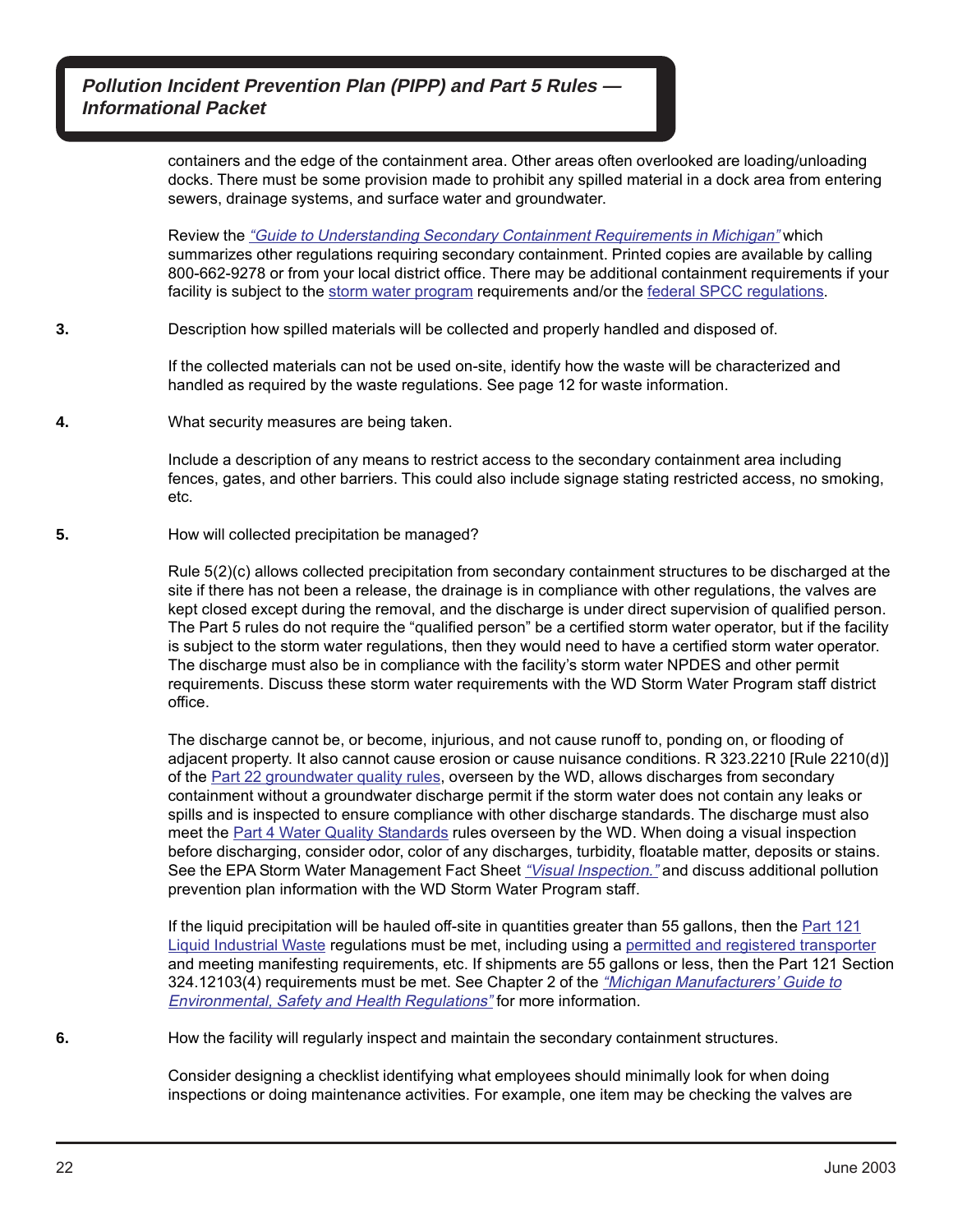closed at all times except when precipitation is removed as required by Rule 5(2)(c)(ii). Other items may include general observations like looking for any vegetation impacts or staining that may indicate a release occurred or structural damage or problems with the security around the area. A particular polluting material may have other specific storage requirements that should be inspected. Include schedules how often inspections and maintenance activities will be done. When establishing your inspection schedules, consider Rule 5(2)(c) requirements and the time restrictions in Rule 2(b)(i) for exemption from reporting releases into secondary containment.

#### **Rule 6(1)(g) VII: Other Control Mechanisms and Facility Security & (h)**

**1.** Identify in the PIPP what other kinds of control measures the facility has which have not been previously addressed elsewhere in the plan. Rule 4 requires facilities to have surveillance of all manufacturing processes, treatment systems, storage areas, and other such areas containing polluting materials. "Adequate surveillance" does not require a company to conduct inspections at the facility on days they are normally closed. However, if a release did occur and was not detected in time, the facility may not qualify for any of the exemptions listed in Rule 2(b) and may have to report the release. Detection of losses in a "timely manner" is intended to mean before a release could reach waters of the state.

> Control measures could include preventative maintenance and testing programs to minimize mechanical failures. If so, include a description and an inspection or testing schedule for those programs. Depending on the polluting materials on-site and how they are stored, you may want to review applicable technical standards or codes from organizations such as the American Petroleum Institute (API), National Fire Protection Association (NFPA), Steel Tank Institute (STI), National Association of Corrosion Engineers (NACE), and the International Codes Committee (ICC).

> Although the Part 5 rules do not require documentation of facility inspections, it is recommended that appropriate records are kept to document and identify actions taken, people involved, and dates and times of inspections and maintenance activities. Other regulations may require inspection documentation. For example, large quantity generators must keep written records of their inspections of hazardous waste accumulation areas.

**2.** General facility security could involve a variety of measures that deal with potential threats from vandalism, arsonists, terrorism, bomb threats, etc. and may also be affected by what types of polluting materials are on-site. Contact the [State Police, Emergency Management Division](http://www.michigan.gov/msp/0,4643,7-123-72297_60152---,00.html) at 517-336-6198 for more information how to deal with these types of situations.

- Identify what type of general facility physical security systems are in-place (e.g. lights, fences, gates, security guards, motion monitoring equipment, etc.).
- Is there adequate lighting for the facility grounds?
- What kind of surveillance is used at the site? Do you have video cameras, access or equipment alarms, and/or use security staff? Depending on the polluting materials on site, is it necessary for security spot checks of personnel and vehicles entering and leaving the facility? What is the frequency of checking that tampering hasn't occurred in areas with polluting materials? Especially look at storage areas, transfer pipelines or areas, loading and unloading areas, tanks, containment structures, and shipping containers.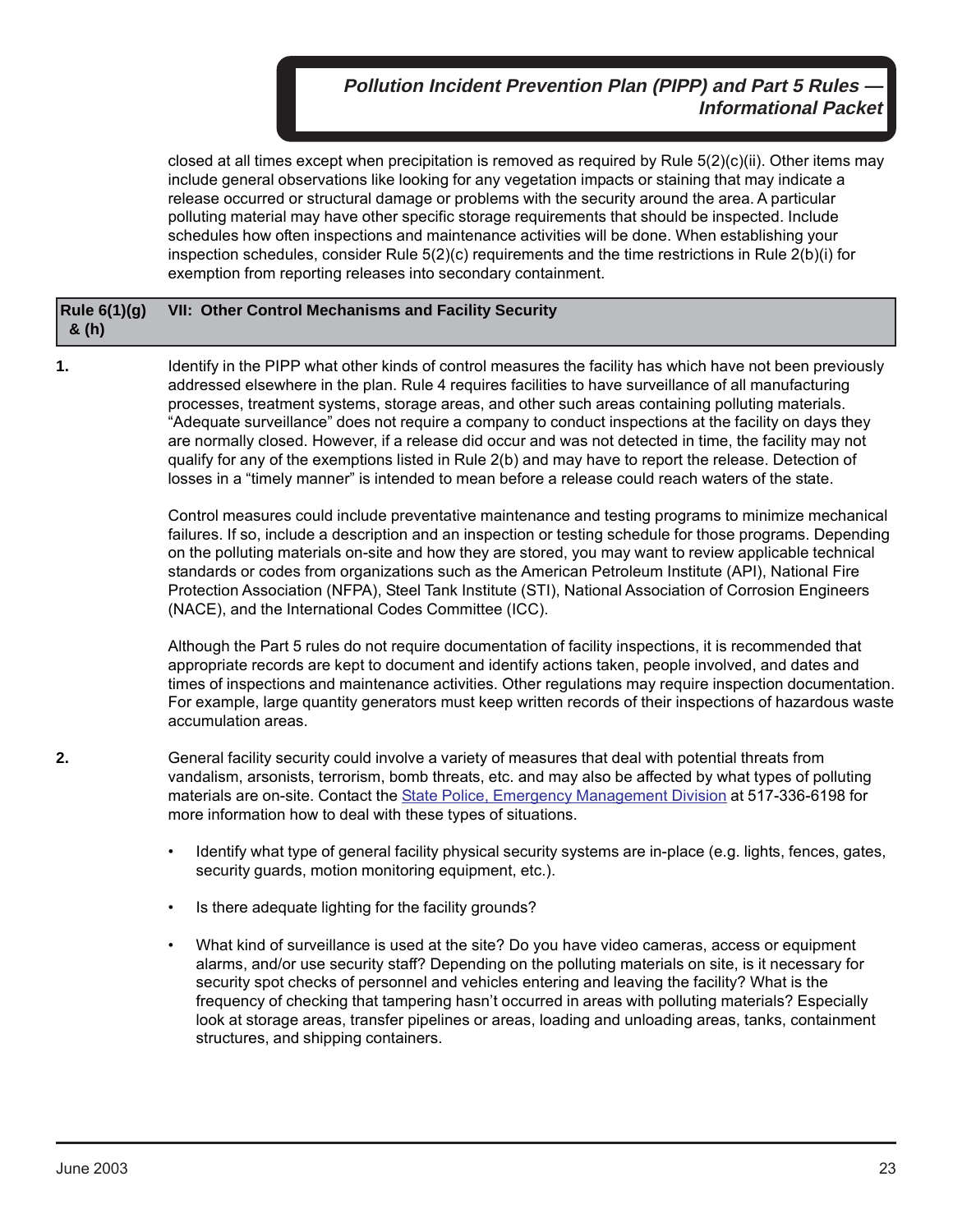- Are there various methods of getting security messages to employees such as newsletters, bulletin boards, or other types of communication within the physical plant and company vehicles (cell phones, satellite tracking, radios, etc.)? Is the system capable of reaching all key personnel?
- Has the adequacy of locks and other protective measures been checked? Are you familiar with vendors that service your facility?
- What kind of precautions have you taken with computer systems? Could computer hackers access critical information from outside the facility? You may want to keep that type of information on disks instead of on the computer's hard drive.
- Are there procedures to report suspicious activities?

#### **Rule 6(2)-(5) VIII: Plan Preparation, Submittal, and Update Requirements**

**1. & 2.** PIPPs and ICPs are required to be kept at the facility and available for inspection. DO NOT SUBMIT A COPY OF THE PLAN TO THE DEQ, MICHIGAN STATE POLICE, OR EPA UNLESS REQUESTED. If an ICP was prepared, submit copies of the plan as required by the other planning regulations. Plans are not submitted to DEQ as noted in the Michigan Department of Agriculture's Regulation No 641 Commercial Fertilizer Bulk Storage and Regulation No. 640 Commercial Pesticide Bulk Storage.

> All facilities subject to the Part 5 rules must have plans prepared by August 31, 2003 or when they have polluting materials that meet or exceed TMQs after that date.

**3.** Within 30 days of completing or updating the PIPP, or an ICP, submit a written notification of completion or update of the plan, and a certification the facility is in compliance with the Part 5 rules to the [Water](http://www.michigan.gov/documents/deq/wrd-pipp-staff_344829_7.pdf) [Division district office](http://www.michigan.gov/documents/deq/wrd-pipp-staff_344829_7.pdf) which oversees the county where the facility is located. Whoever signs the certification needs to have authority on behalf of the facility to certify compliance. The department does not require a specific form to be used to meet this requirement. Following is sample certification language that may be used, but is not required to be used:

> "Under penalty of law, this certifies that (company name) at (site address) is in full compliance with the Part 5 administrative rules pursuant to Part 31, Water Resources Protection, of the Natural Resources and Environmental Protection Act, 1994 PA 451, as amended (Act 451). A copy of the Pollution Incident Prevention Plan (PIPP) [or Integrated Contingency Plan (ICP) if prepared] may be requested by [include who and how to contact to request a copy]." Include a signature, title, date, and mailing address if different than the site address.

- **4. & 5.** Within 30 days of completing the PIPP, or an ICP, notify both of the following that you prepared a plan:
	- **[Local Emergency Planning Committee](http://www.deq.state.mi.us/saratitle3)**
	- [Local health department](http://www.michigan.gov/mdhhs/0,5885,7-339--96747--,00.html)

One recommendation is to submit a letter explaining you are notifying them as required by the Part 5 administrative rules pursuant to Part 31, Water Resources Protection, of the Natural Resources and Environmental Protection Act, 1994 PA 451, as amended (Act 451) that your company has completed a PIPP or ICP. Although not required by the rules, check if the local agency would like a copy of the polluting material inventory that is included in the plan submitted with their notification. Due to security issues some facilities may not want to include the list. You may notify these entities by calling them, but keep written documentation when you called and who you spoke to. If the local entities know what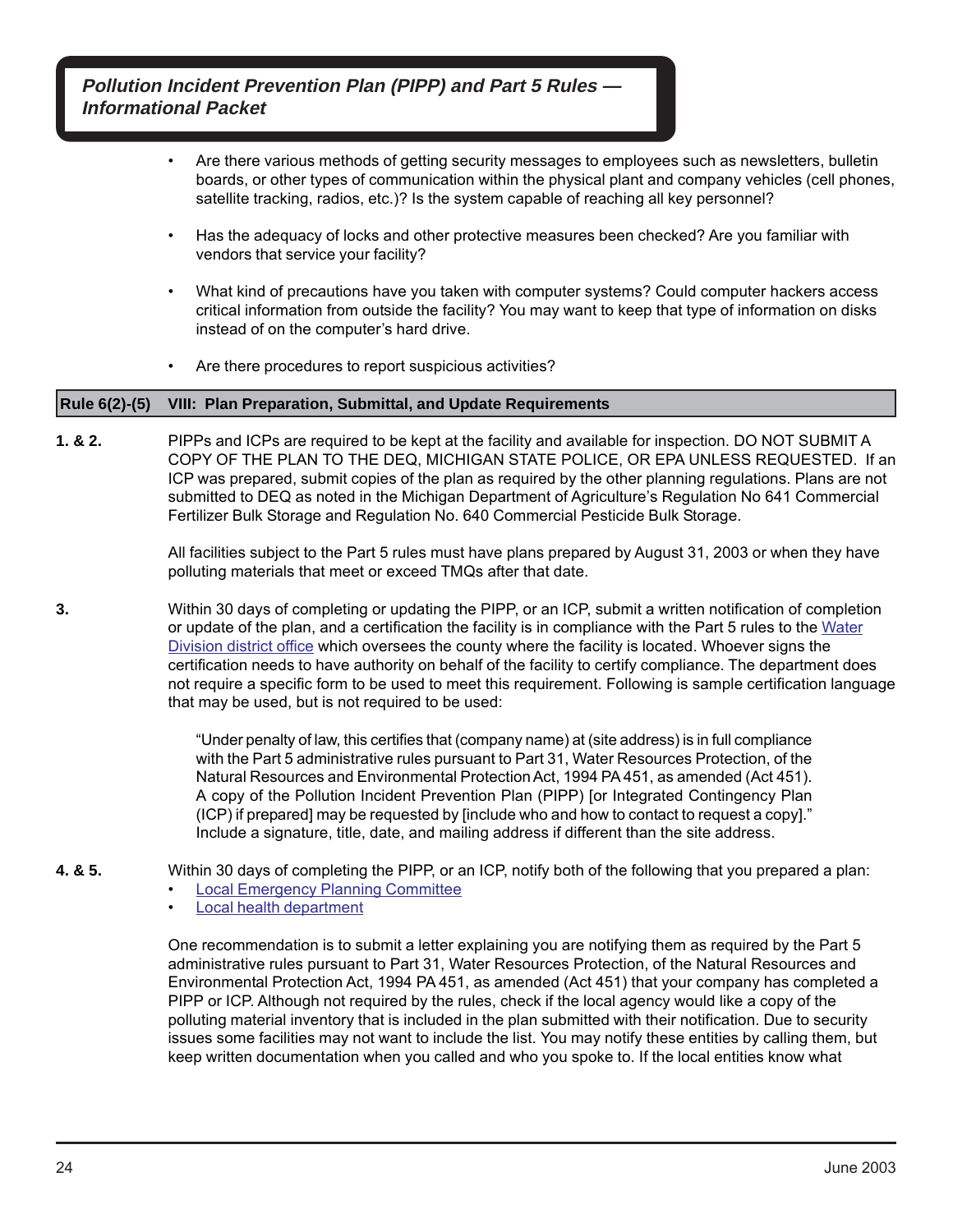material is on-site, it may help them decide if they will request a copy of your plan. Make sure to provide your company's name, site address (and mailing address if different), and who to contact to request a copy of the plan.

Discuss with your local responders if they use any system in your community where facilities place response information in a location on-site so that the fire department or other first responders can easily access it if called to the site when no one is there. The spill prevention and control coordinator may also want to keep a copy or summary of the plan available in their vehicle's glove box or somewhere outside of the facility so they have access to it in case there is a situation when they can't get to a plan kept onsite. However, consider any security concerns if you do this.

- **6.** Provide a copy of the PIPP, or ICP, within 30 days after receiving a request from the DEQ, LEPC, or local health department. You may be required to submit a copy if requested by an agency or an ICP may be required to be sent to entities under other regulations. For example, an ICP containing hazardous waste contingency planning must be submitted to local entities.
- **7. & 9.** The PIPP, or ICP, must be evaluated every three years or after any release that required implementation of the plan, whichever is more frequent. If no changes are necessary, it is suggested that a record be kept of who evaluated the plan and review date. It will be necessary to resubmit a notification and certification of Part 5 rule compliance to the DEQ, local emergency planning committee, and local health department of any updates (see items 3, 4, and 5 above).
- **8. & 9.** The PIPP, or ICP, must be updated when there are changes to facility personnel, processes, or procedures identified in the plan, or whenever a change is necessary to maintain compliance with the Part 5 rules. This would include changes to the polluting materials inventory that is part of the PIPP. It will be necessary to submit a re-notification and recertification of Part 5 rule compliance to the DEQ, local emergency planning committee, and local health department of updates (see items 3, 4, and 5 above).
- **10.** If the DEQ determines the PIPP, or ICP, is incomplete or inadequate, then the facility must modify the plan and resubmit the notifications and certifications as noted above within 30 days after receipt of the department's request, unless a longer response time is authorized by the DEQ.

#### **Rule 7 IX: Pollution Incident Report (this section is not included on the checklist)**

Facilities with reportable releases under the Part 5 rules must notify the DEQ as soon as practicable after detection of the release by calling the PEAS [see above summary for Rule 6(1)(b)]. Oil storage facilities subjec to SPCC regulations must also report releases of oil per Rule 3(1)(b).

A written report must be submitted to the DEQ WD Chief, PO Box 30273, Lansing, MI 48909-7773 within ten days after the release. You may use the form [EQP 3465 "Spill or Release Report"](http://www.michigan.gov/documents/deq/deq-oea-sara-eqp3465e_370548_7.pdf) available on the Internet, or you can submit a written report containing the information in Rule 7(2). If you are required to submit a written release report to another DEQ Division (for example a permit may require reporting of releases) and are subject to the Part 5 rule reporting requirements, if the other required report contains the information listed below, it is not necessary to also submit a report to the WD.

In addition, you must meet other regulations requiring reporting. See section under Rule 6(1)(b) for more information.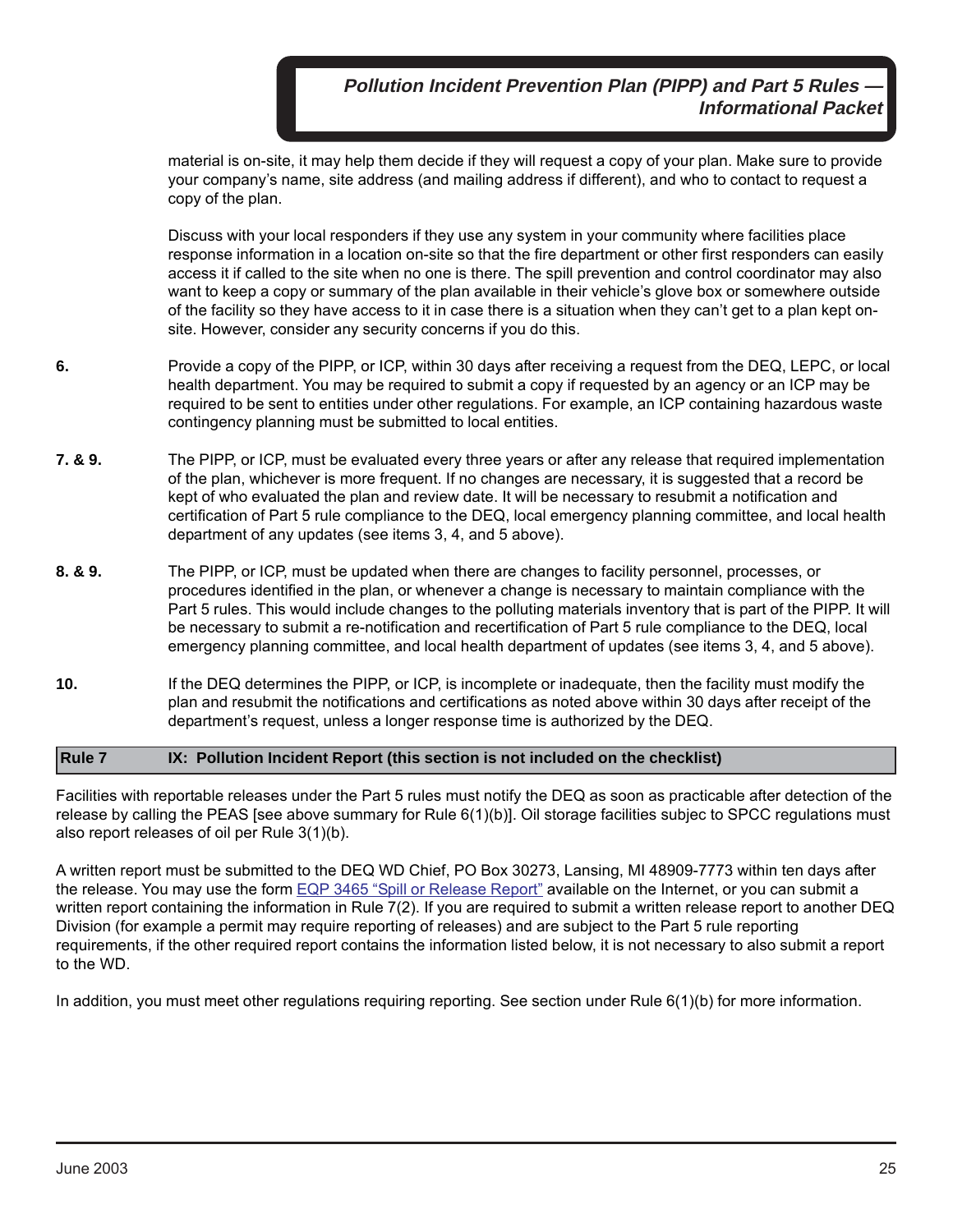If a release occurs and is reportable, the company needs to meet the following:

- $\Box$   $\Box$  1. Releases exceeding threshold reporting quantities are called into PEAS
- $\Box$   $\Box$  2. Written report is submitted to WD Chief within 10 days after release. Include
- a. Cause of release
- $\square$   $\square$
- □ □ c. Response measures taken or schedule for completion of measures to be taken, or both
- $\Box$   $\Box$
- $\Box$   $\Box$  3. Releases were reported as required under other regulations

If you have questions about the Part 5 rule requirements or preparing the plan, call the [contacts listed on the](http://www.michigan.gov/deq/0,4561,7-135-3313_23420---,00.html) website. If you have questions about an Integrated Contingency Plan (ICP), contact the agency overseeing the particular regulation you are combining into one plan.

# **VII. WEBSITES USED IN PUBLICATION**

The following table lists web addresses for encoded links and is provided for those reading printed copies of this publication instead of on-line. Internet sites are subject to change. You may also want to use a search engine on the Internet to find more or updated resources.

| <b>RESOURCE LINK</b>                                                           | <b>PAGE</b> | <b>WEB ADDRESS</b>                                                                                                                                                      |
|--------------------------------------------------------------------------------|-------------|-------------------------------------------------------------------------------------------------------------------------------------------------------------------------|
|                                                                                |             |                                                                                                                                                                         |
| Additional notification requirements                                           | 14          | www.michigan.gov/deq<br>Click on Assistance & Support Services; Environmental<br>Reporting; Spill/Release Reporting                                                     |
| Annual Wastewater Report (AWR)                                                 | 17          | www.michigan.gov/deq<br>Click on Assistance & Support Services; Environmental<br>Reporting; Annual Wastewater Reporting                                                 |
| <b>Consultation Education and Training</b><br><b>Division</b>                  | 19          | www.michigan.gov/cis<br>Click on Workplace Safety & Health; Consultation,<br><b>Education &amp; Training</b>                                                            |
| Contingency Plan and Emergency<br>Procedures for Fully Regulated<br>Generators | 7           | www.michigan.gov/deq<br>Click on Waste; Hazardous Waste; Hazardous Waste<br>Management; Spill Protection and Reporting                                                  |
| Critical Incident Protocol - A Public<br>and Private Partnership               | 7           | www.michigan.gov/msp<br>Click on Publications, Forms & Statistics; Publications;<br>Miscellaneous Publications; Emergency Management<br>Publications                    |
| DEQ Emergency Planning website                                                 | 9           | www.michigan.gov/deq<br>Click on Assistance & Support Services; Environmental<br>Reporting; Emergency Planning                                                          |
| <b>Emergency Poster</b>                                                        | 7           | www.michigan.gov/deq<br>Click on Assistance & Support Services; Environmental<br>Reporting; Emergency Planning; Hazardous Waste<br><b>Emergency Poster and Guidance</b> |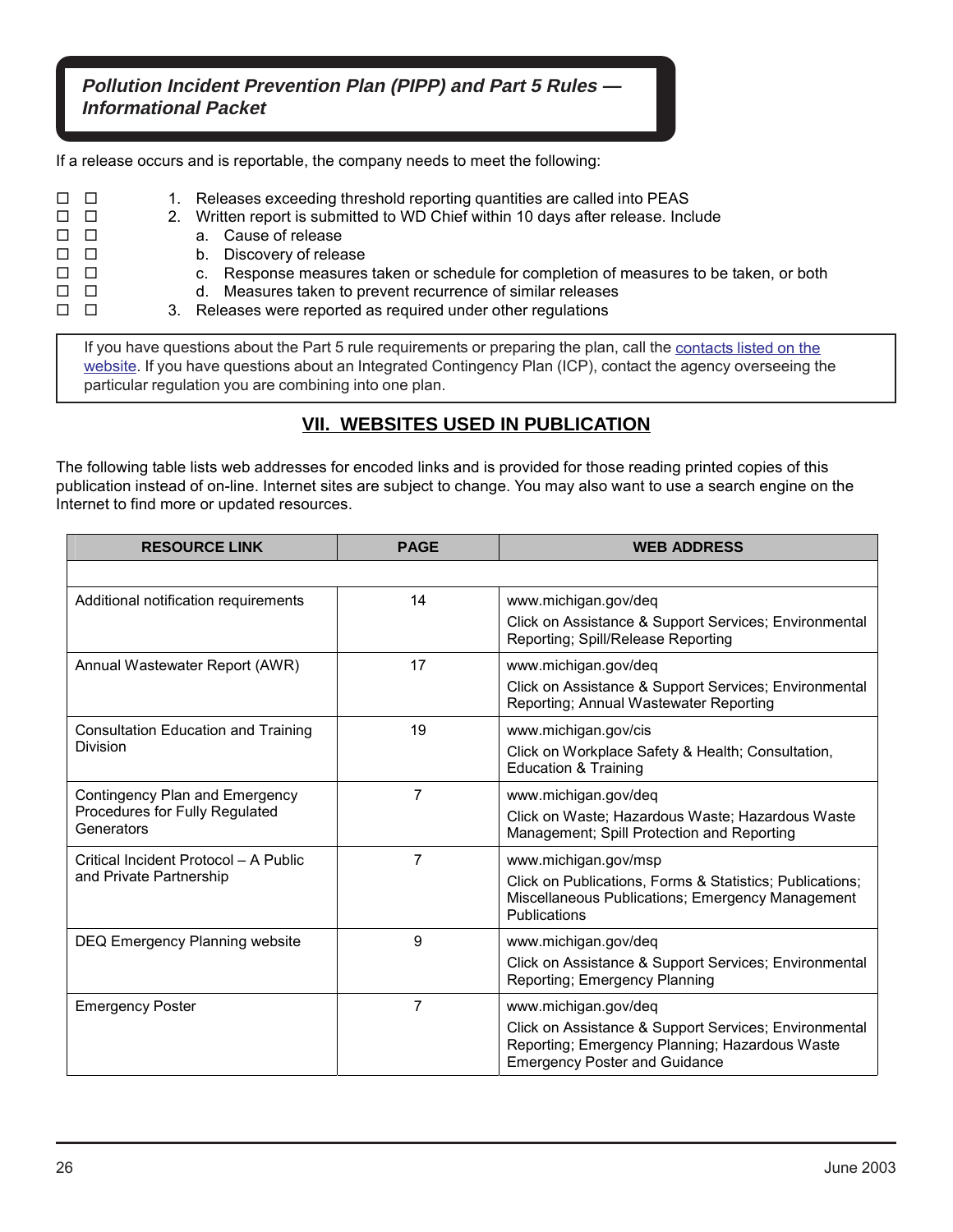| <b>EPA EnviroMapper</b>                                         | 13            | www.epa.gov/enviro/html/em/index.html                                                                                                                                                                           |
|-----------------------------------------------------------------|---------------|-----------------------------------------------------------------------------------------------------------------------------------------------------------------------------------------------------------------|
| EPA Region 5, Oil Planning and<br><b>Response Section</b>       | 7             | www.epa.gov/region5oil                                                                                                                                                                                          |
| <b>EPA's SPCC website</b>                                       | 7             | www.epa.gov/oilspill                                                                                                                                                                                            |
| EQP 3465 "Spill or Release Report" or                           | 25 and 14     | www.michigan.gov/deq                                                                                                                                                                                            |
| Generic report form                                             |               | Click on Assistance & Support Services; Environmental<br>Reporting; Spill/Release Reporting; Release Reporting<br>Forms                                                                                         |
| EQP 5150 "Site Identification Form"                             | 19            | www.michigan.gov/deq                                                                                                                                                                                            |
|                                                                 |               | Click on Waste; Hazardous Waste; Hazardous Waste<br>Management; under Forms heading Hazardous Waste<br>Program Forms and Permit Applications, select<br>Michigan Site Identification Form                       |
| Federal SPCC regulations                                        | 22            | See EPA's SPCC website                                                                                                                                                                                          |
| Flammable and combustible liquids                               | 3             | www.michigan.gov/deq                                                                                                                                                                                            |
|                                                                 |               | Click on Land; Storage Tanks                                                                                                                                                                                    |
|                                                                 |               | Rules are under both Aboveground Storage Tanks and<br><b>Underground Storage Tanks</b>                                                                                                                          |
| Floodplains                                                     | 21            | www.michigan.gov/deq                                                                                                                                                                                            |
|                                                                 |               | Click on Water; Water Management; Floodplain<br>Management                                                                                                                                                      |
| Hazardous waste                                                 | 4             | www.michigan.gov/deq                                                                                                                                                                                            |
|                                                                 |               | Click on Waste; Hazardous Waste; Hazardous Waste<br>Management                                                                                                                                                  |
| Health and safety standards and<br><b>MIOSHA Standards</b>      | 19 and 7      | www.michigan.gov/cis                                                                                                                                                                                            |
|                                                                 |               | Click on Workplace Safety & Health; Standards &<br>Legislation                                                                                                                                                  |
| How to Plan for Workplace<br><b>Emergencies and Evacuations</b> | 9             | www.osha.gov/Publications/osha3088.pdf                                                                                                                                                                          |
| ICP plan guidance                                               | 7             | www.michigan.gov/deq                                                                                                                                                                                            |
|                                                                 |               | Click on Assistance & Support Services; Environmental<br>Reporting; Emergency Planning; select Integrated<br><b>Contingency Plan Guidance</b>                                                                   |
| Land & Water Management Division,                               | 21            | www.michigan.gov/deq                                                                                                                                                                                            |
| Water Management Section floodplain<br>contacts                 |               | Click on Water; Water Management; Floodplain<br>Management; Floodplain Contacts                                                                                                                                 |
| Liquid industrial waste                                         | 4             | See Part 121 Liquid Industrial Waste                                                                                                                                                                            |
| List of Lists                                                   | 4 and 16      | http://130.11.53.73/lol/                                                                                                                                                                                        |
| Local emergency planning committee                              | 2, 13, and 18 | www.michigan.gov/deq                                                                                                                                                                                            |
| or LEPC or local emergency<br>management program contacts       |               | Click on Assistance & Support Services; Environmental<br>Reporting; Emergency Planning; under Related Links<br>select LEPC Web Links then Local Emergency<br>Planning Committee (pdf) in Related Content column |
| Local health department                                         | 2, 13, and 18 | www.michigan.gov/mdhhs/0,5885,7-339--96747--,00.html                                                                                                                                                            |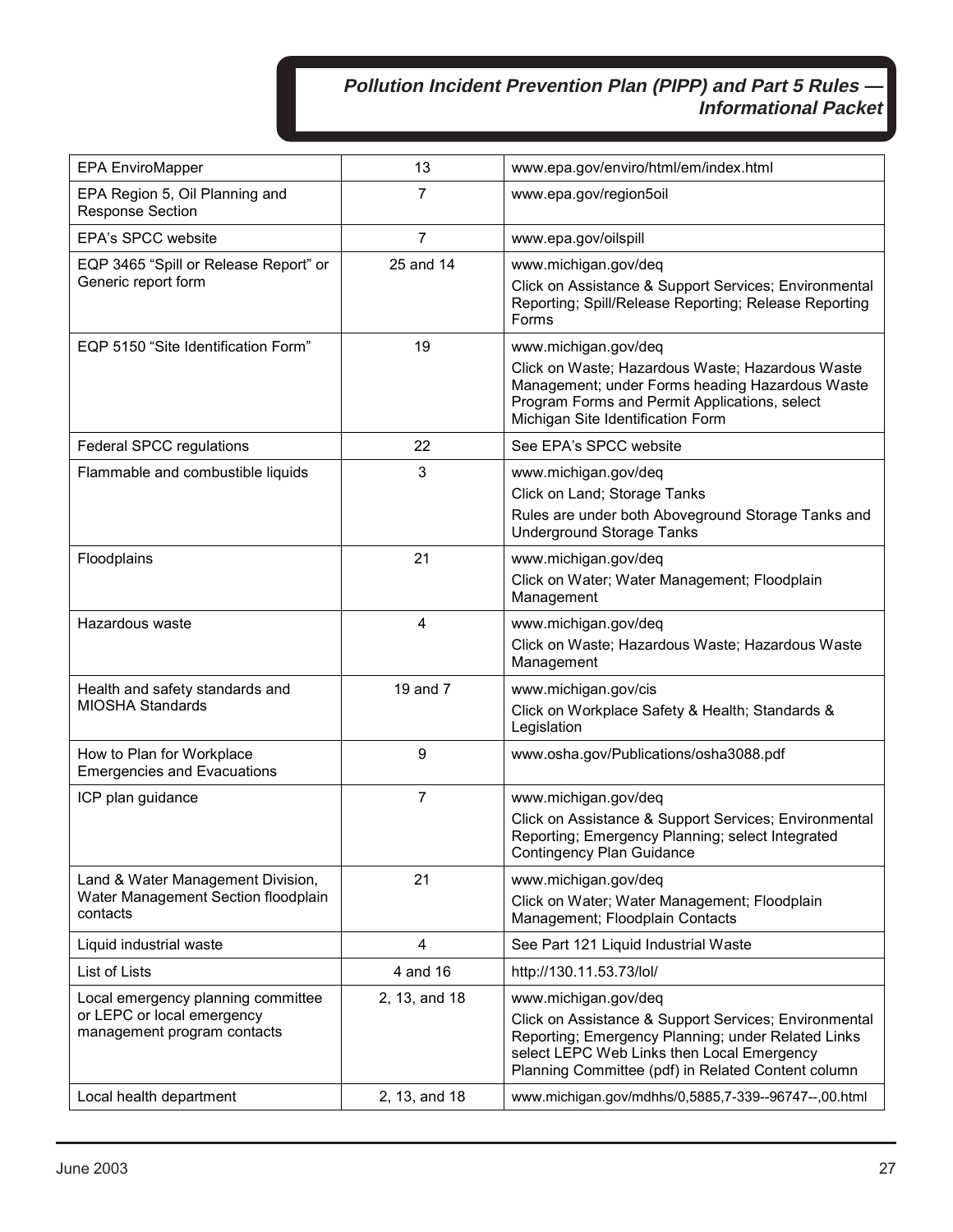| Michigan Manufacturers' Guide to<br>Environmental, Safety, and Health<br>Regulations | 22       | www.michigan.gov/deq<br>Click on Manufacturers' Guide under Quick Links                                                                                                                                                  |
|--------------------------------------------------------------------------------------|----------|--------------------------------------------------------------------------------------------------------------------------------------------------------------------------------------------------------------------------|
| Michigan State Police posts and<br>communities they serve                            | 14       | www.michigan.gov/msp<br><b>Click on MSP Districts &amp; Posts</b><br>Click on Publications, Forms & Statistics; Publications;<br>Miscellaneous Publications; Michigan Municipalities<br>and Place Names 2002             |
| MIOSHA regulations                                                                   |          | See Health and safety standards (MIOSHA)                                                                                                                                                                                 |
| Office of Regulatory Reform                                                          | 9        | www.michigan.gov/orr                                                                                                                                                                                                     |
| Oil and natural gas                                                                  | 4        | www.michigan.gov/deq<br>Click on Land; Fuels & Minerals; Oil & Gas                                                                                                                                                       |
| Part 4 Water Quality Standards                                                       | 22       | www.michigan.gov/deq<br>Click on Water; Surface Water; NPDES Permits; under<br>Information click on Water Quality Parameters                                                                                             |
| Part 5 Spillage of Oil and Polluting<br>Materials administrative rules               | 1        | www.michigan.gov/deq<br>Click on Assistance & Support Services; Environmental<br>Reporting; Emergency Planning; under Information<br>click on Pollution Incident Prevention Plan (PIPP)                                  |
| Part 22 groundwater quality rules                                                    | 22       | www.michigan.gov/deq<br>Click on Waste; Groundwater Discharge; under<br>Groundwater Statutes & Rules click on Part 22 Rules,<br>Groundwater Quality (of Part 31)                                                         |
| Part 121 Liquid Industrial Waste                                                     | 4 and 22 | www.michigan.gov/deq<br>Click on Waste; Hazardous Waste; Hazardous Waste<br>Management; Statutes and Rules                                                                                                               |
| Permitted and registered transporters                                                | 22       | www.michigan.gov/deq<br>Click on Waste; Hazardous & Liquid Industrial Waste<br>Transportation; under Information click on Participating<br>Transporters                                                                  |
| Petroleum and hazardous substances                                                   | 4        | www.michigan.gov/deq<br>Click on Land; Storage Tanks; Underground Storage<br>Tanks                                                                                                                                       |
| <b>Polluting Materials list</b>                                                      | 6        | www.michigan.gov/deq<br>Click on Assistance & Support Services; Environmental<br>Reporting; Emergency Planning; under Information<br>click on Pollution Incident Prevention Plan (PIPP) then<br>Part 5 Rules             |
| Site Emergency Planning Workbook                                                     | 9        | www.michigan.gov/msp<br>Click on Publications, Forms & Statistics; Publications;<br>Miscellaneous Publications; Emergency Management<br>Publications; under Planning click on Site Emergency<br><b>Planning Workbook</b> |
| <b>SPCC</b> regulations                                                              |          | See EPA's SPCC website                                                                                                                                                                                                   |